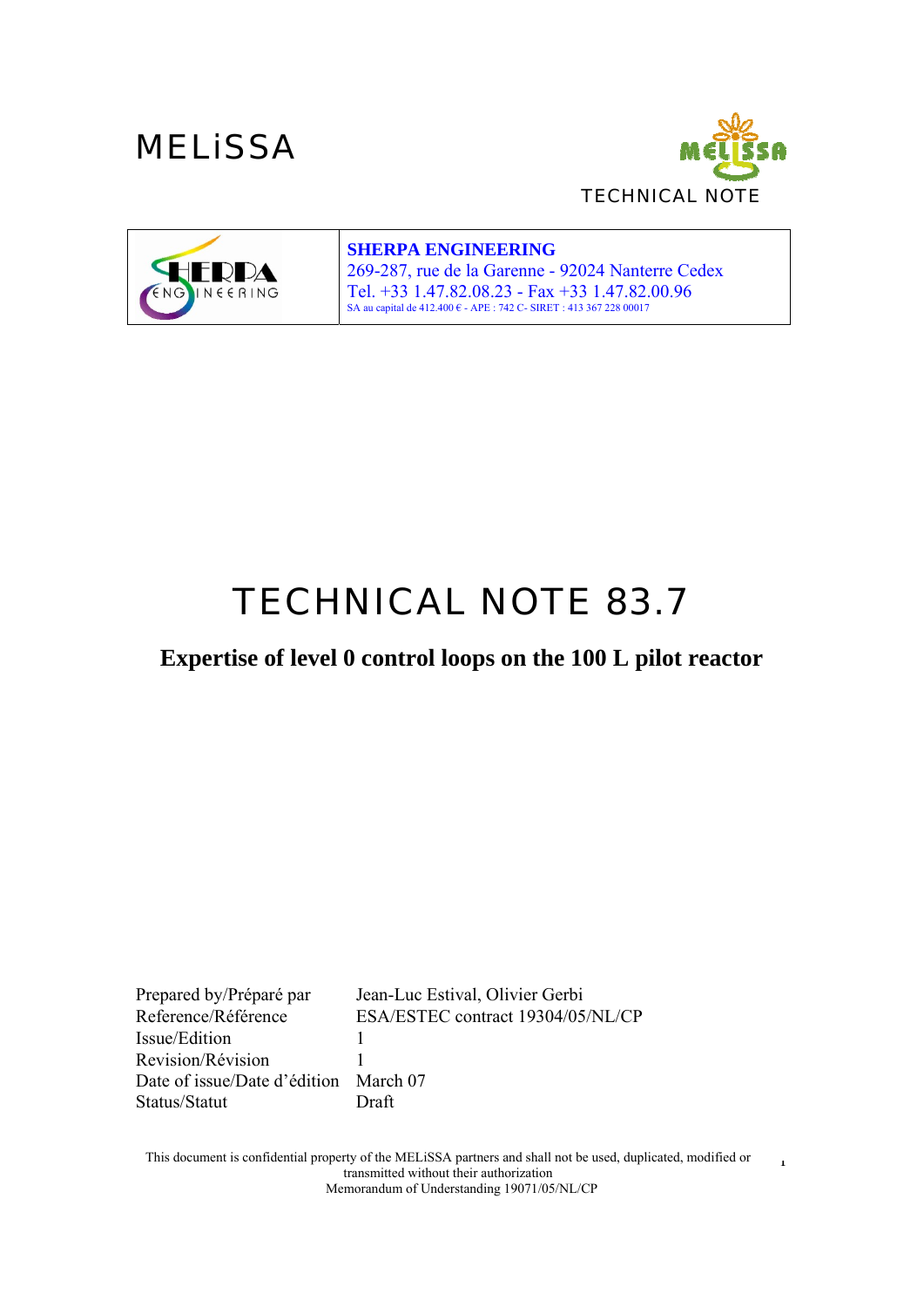

#### APPROVAL

| Title | Issue   |  | Revision |  |
|-------|---------|--|----------|--|
| Titre | Edition |  | Révision |  |

| Author | Jean-Luc Estival, Olivier Gerbi | Date | 20/03/07 |
|--------|---------------------------------|------|----------|
| Auteur |                                 | Date |          |

| Approved by         | $\sqrt{ }$ | Date |  |
|---------------------|------------|------|--|
| <i>Approuvé par</i> |            | Date |  |

#### CHANGE LOG

| Reason for change                                   | Issue/ <i>Edition</i> | Revision/ <i>Révision</i> | Status/Statut | Date/ <i>Date</i> |
|-----------------------------------------------------|-----------------------|---------------------------|---------------|-------------------|
| Creation                                            |                       |                           | Draft         | October 2006      |
| from<br>Comments<br>Pierre<br><b>ESA</b><br>Rebeyre |                       |                           | Draft         | March 2007        |
|                                                     |                       |                           |               |                   |

#### Distribution List

| Name/Nom             | Company/Société | Quantity/Quantité |
|----------------------|-----------------|-------------------|
| Bérangère Farges     | LGCB            |                   |
| Claude-Gilles Dussap | <b>LGCB</b>     |                   |
| Dries Demey          | <b>EPAS</b>     |                   |
| Noël Michel          | <b>EPAS</b>     |                   |
|                      |                 |                   |
|                      |                 |                   |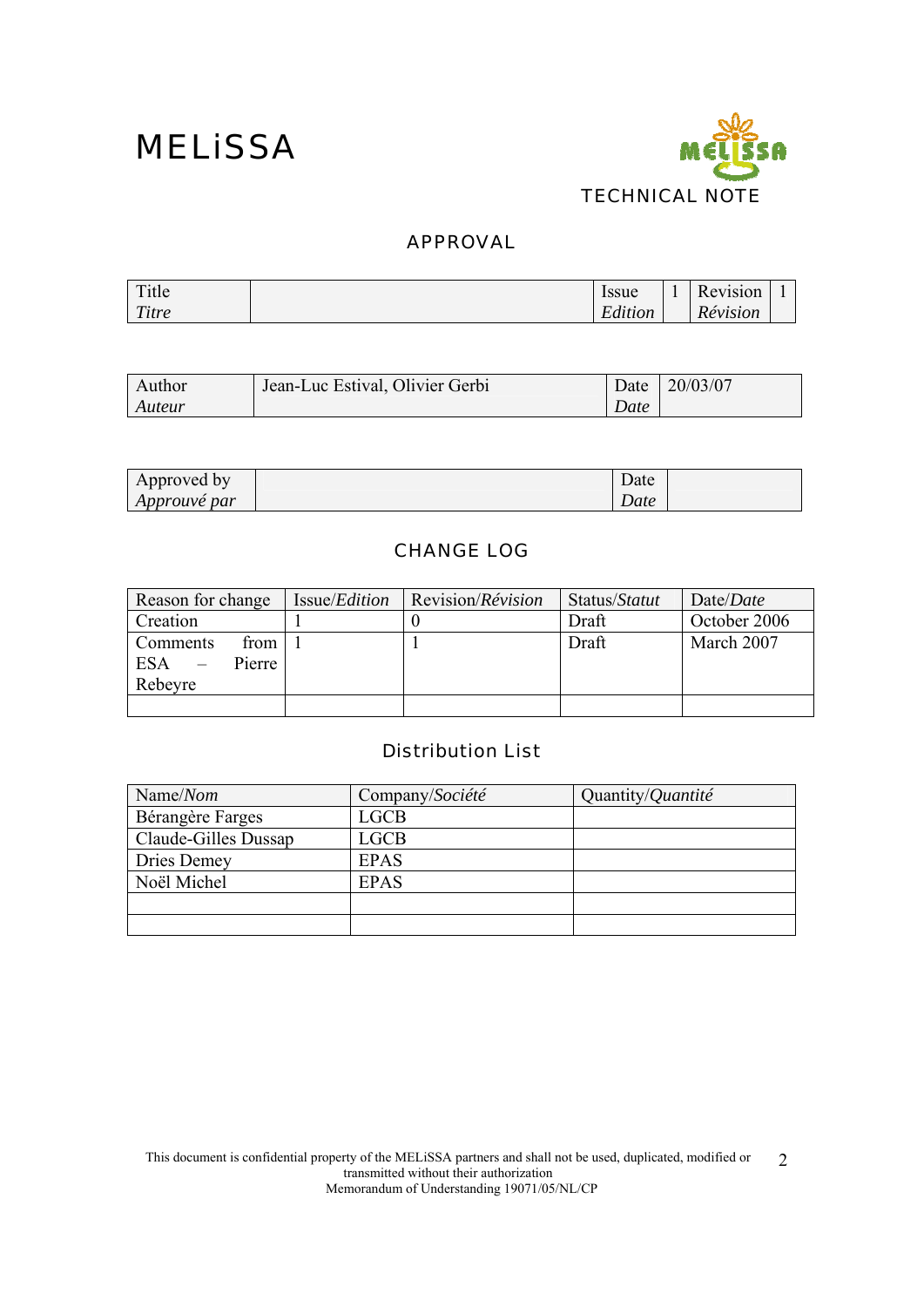### **MELISSA**



#### **TABLE OF CONTENT**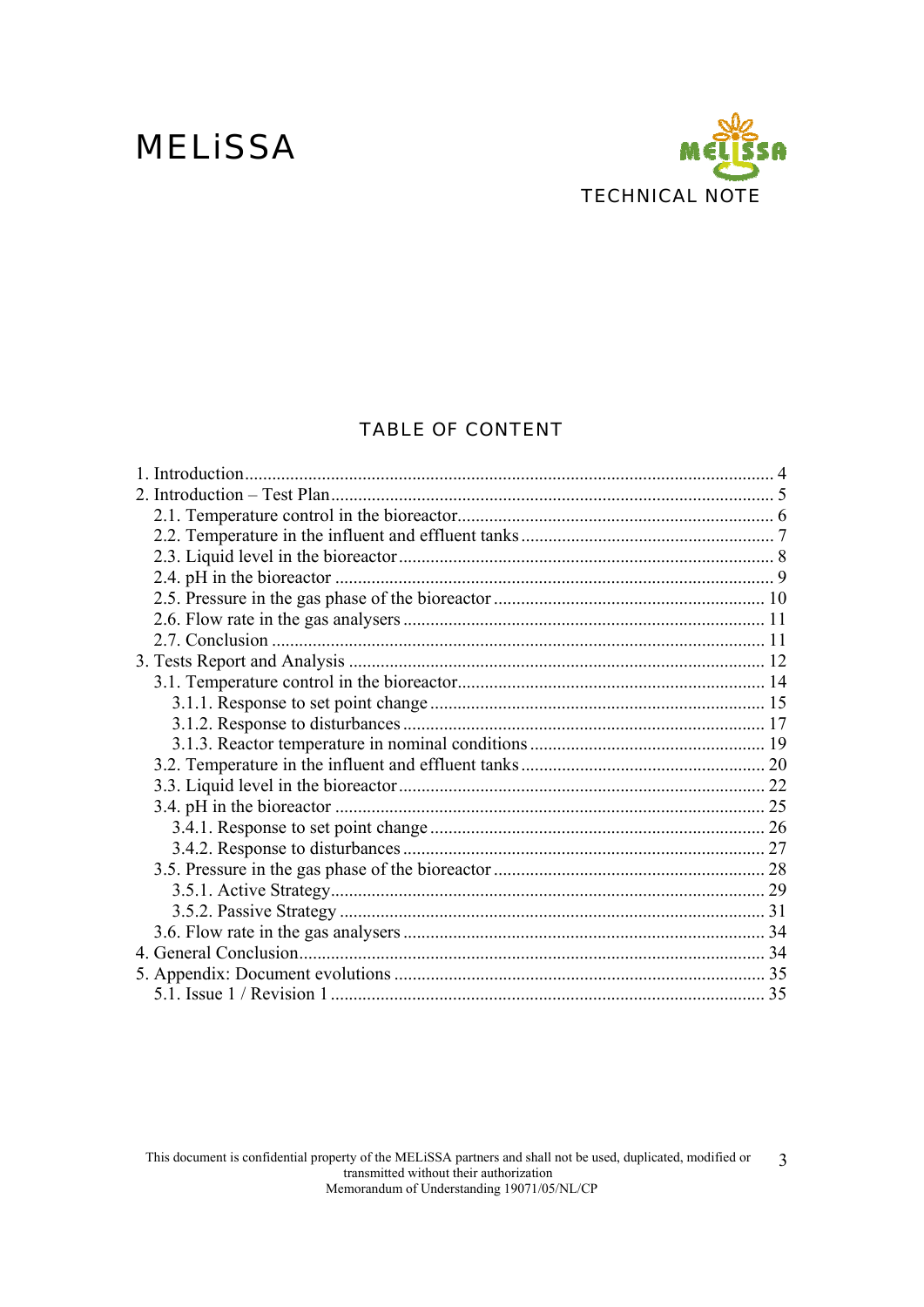

### **1. Introduction**

The objective of the study is the analysis of the control loops of the Engineering Waste Compartment (EWC).

Functional Analysis and modelling have been developed in the TN 83.6.

The current Technical Note objective is the description of the foreseen tests and the results of the application of these tests on the process.

The General Conclusion will determine the status of the control, the recommendations and follow-ups than can be given. It represents the state of the art, the image of the process EWC and its controllers at a given moment.

This moment is the end of the tests: 4th October 2006.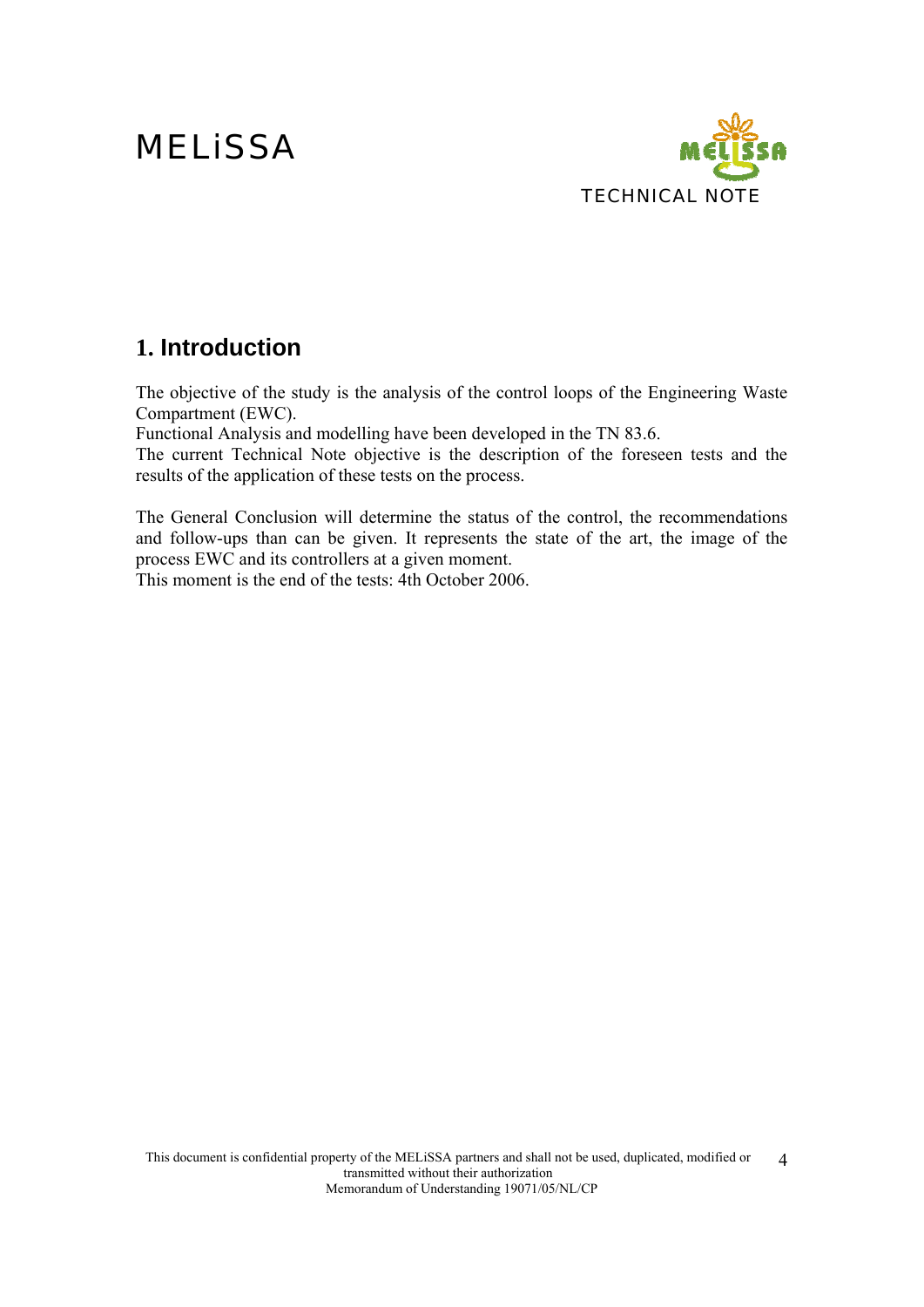

### **2. Introduction – Test Plan**

The objective of the study is to analyse the level 0 control behaviour for the waste compartment. For this, it is necessary to apply tests during normal functioning of the pilot.

According to the first description of the loops to be studied (See Minutes of Meeting 03 November 2005), a preliminary plan test is proposed for the 6 selected loops. The selected loops (with their requirements) are:

| Loop                                        | Pilot requirement                                            | Control specification                                              |
|---------------------------------------------|--------------------------------------------------------------|--------------------------------------------------------------------|
| Temperature in the bioreactor               | see §2.1 in TN83.6                                           | see §2.2.4.1 in TN83.6                                             |
| Temperature in influent and effluent tanks  | see §6.1 in TN83.6                                           | see §6.2.4.1 in TN83.6                                             |
| Liquid volume in the bioreactor             | see §4.1 in TN83.6                                           | see §4.2.4.1 in TN83.6                                             |
| pH in the bioreactor                        | see §3.1 in TN83.6                                           | see §3.2.4.1 in TN83.6                                             |
| Pressure in the gas phase of the bioreactor | see §5.1 in TN83.6                                           | see §5.2.4.1 in TN83.6                                             |
| Flow rate in the gas analysers              | Constant flow for the gas which<br>are analysed continuously | Minimum flow rate = $1$ L/min<br>Manual control by means of valves |

Two possible ways of tests are possible:

• Open loop test if no control is implemented In this case the test signal is applied on manipulated variables of the process



• Closed loop test for the existing controllers. In this case the test signal is applied on the set point(s) of the controller.



In the Test Plan, the magnitude of the variations of manipulated variables or set points and their durations are only rough estimations. Those values will be adjusted when applying the tests to the EWC:

- the applied magnitude is tuned in order to minimize the disturbance on the reactor, but should be big enough to see a clear result (sufficient ratio signal/noise);
- the duration is tuned in order to have the reactor in a new steady-state condition.

Last descriptions of the control loops are in the chapter 3.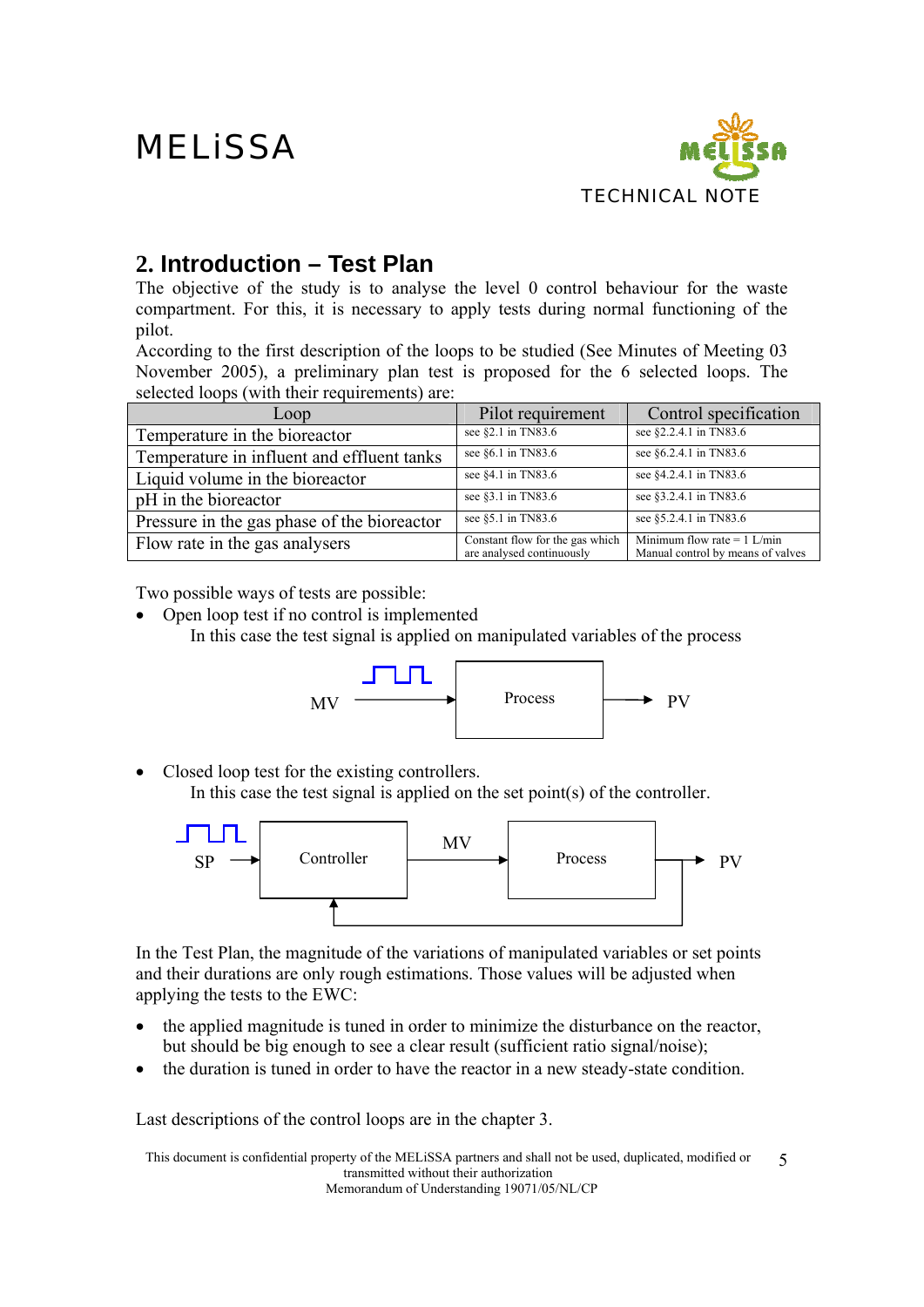

### **2.1. Temperature control in the bioreactor**



Protocol Test: Step change of the set point - Conditions of tests:

- No influent injected into the bio reactor.

 - Nominal conditions for the reactor (pressure, volume and pH) and for the hot water tank.



Estimated Duration : 4 hours

The downward step (last two hours) will show the influence of the thermal losses.

Variables to be recorded:

- TS-R-01 set point and measurement
- TS-R-02 set point and measurement
- Pelec: Electrical power of the heating source.
- V-V-03 valve position (influent input)
- PMP-F-02 pump speed (effluent).
- V-F-08 valve position (effluent side)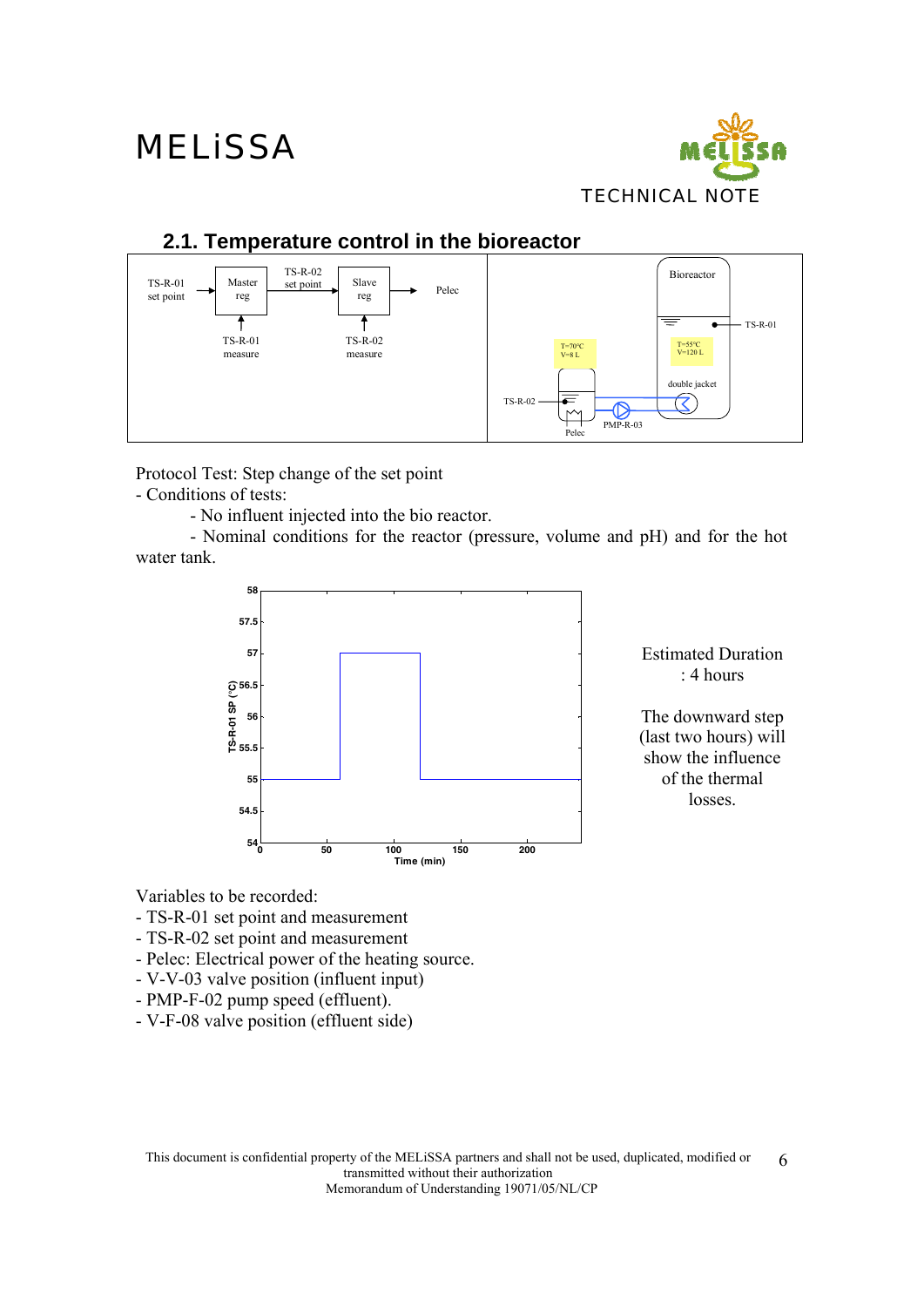

### **2.2. Temperature in the influent and effluent tanks**



Protocol Test: Step change of the set points

- Conditions of tests:

- No influent injected into the bio reactor.
- Nominal conditions for the tanks.



Estimated Duration : 4 hours

The upward steps (last two hours) will show the influence of the thermal losses.

Variables to be recorded:

- TS-V-01 set point and measurement
- TS-F-01 set point and measurement
- PMP-V-02 pump state (on/off).
- PMP-F-04 pump state (on/off).
- Cooling fluid temperature if it exists.
- V-V-03 valve position (influent input)
- PMP-F-02 pump speed (effluent).

- V-F-08 valve position (effluent side)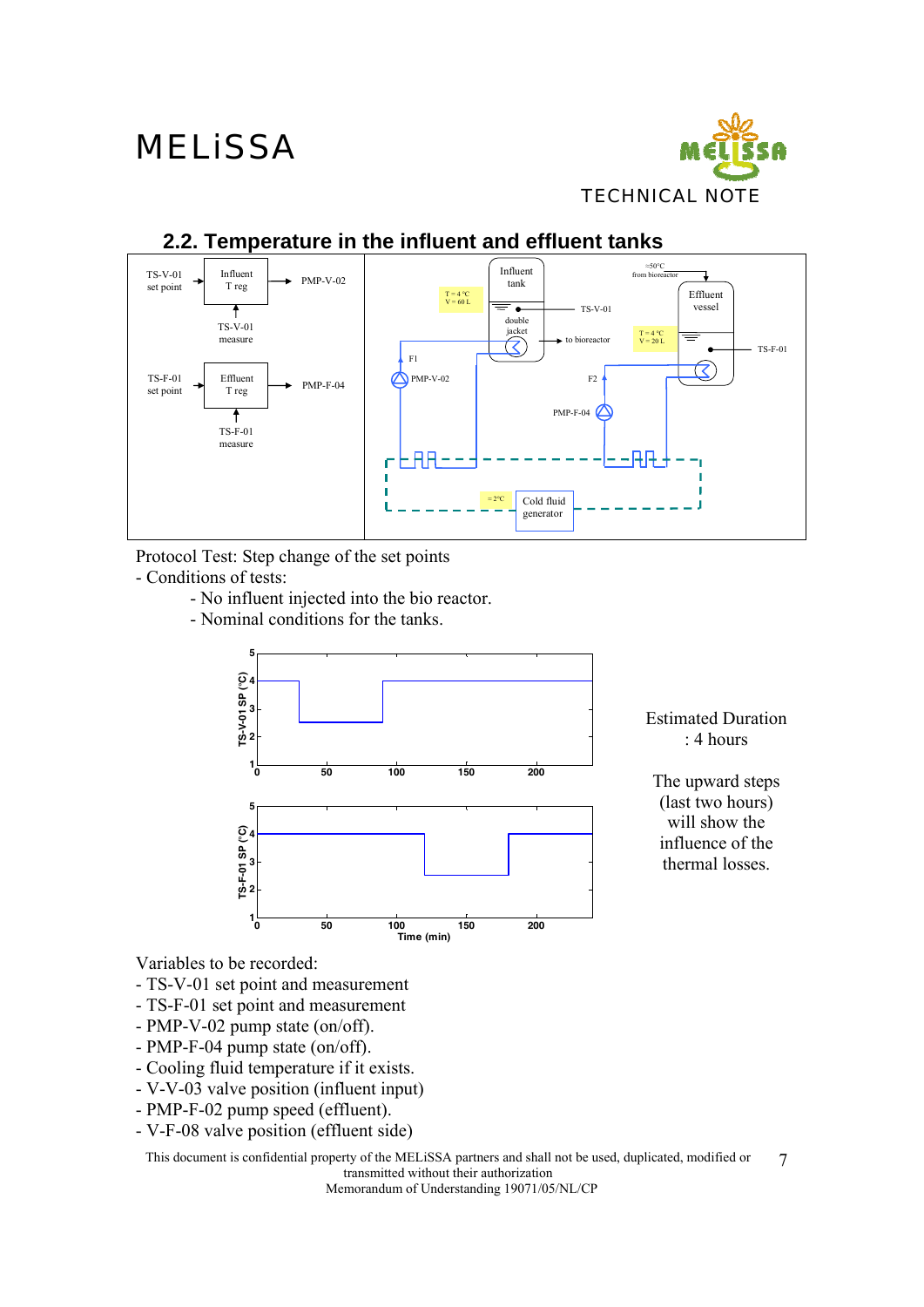



Protocol Test: Step change of the set points

- Conditions of tests:
	- Nominal conditions for the reactor (pressure, temperature and pH).



Estimated Duration : 4 hours

Variables to be recorded:

- PS-R-01 gas pressure measurement
- PS-R-02 liquid pressure measurement
- Calculated Level and Volume of the bioreactor
- V-V-03 valve position (influent input)
- Calculated or measured influent flow rate F\_in
- PMP-F-02 pump speed (effluent).
- V-F-08 valve position (effluent side)
- Calculated or measured effluent flow rate F\_out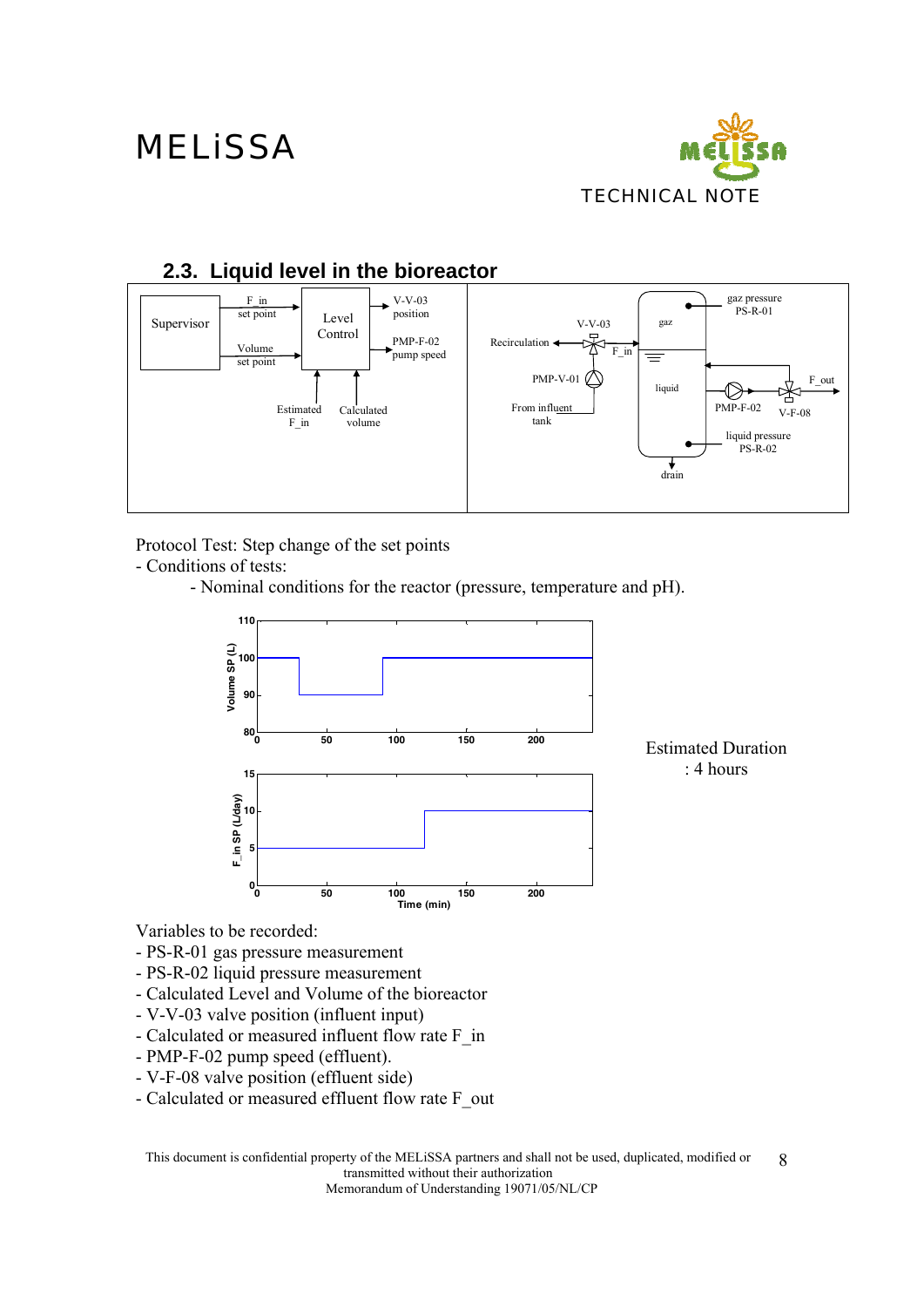

#### **2.4. pH in the bioreactor**



Protocol Test: Step change of the set point

- Conditions of tests:
	- No influent injected into the bio reactor.
	- Nominal conditions for the reactor (pressure, temperature and volume).



Estimated Duration : 4 hours

Variables to be recorded:

- pHS-R-01 and pHS-R-02 pH measurement
- PMP-R-01 pump speed (acid) and PMP-R-02 pump speed (base)
- V-V-03 valve position (influent input).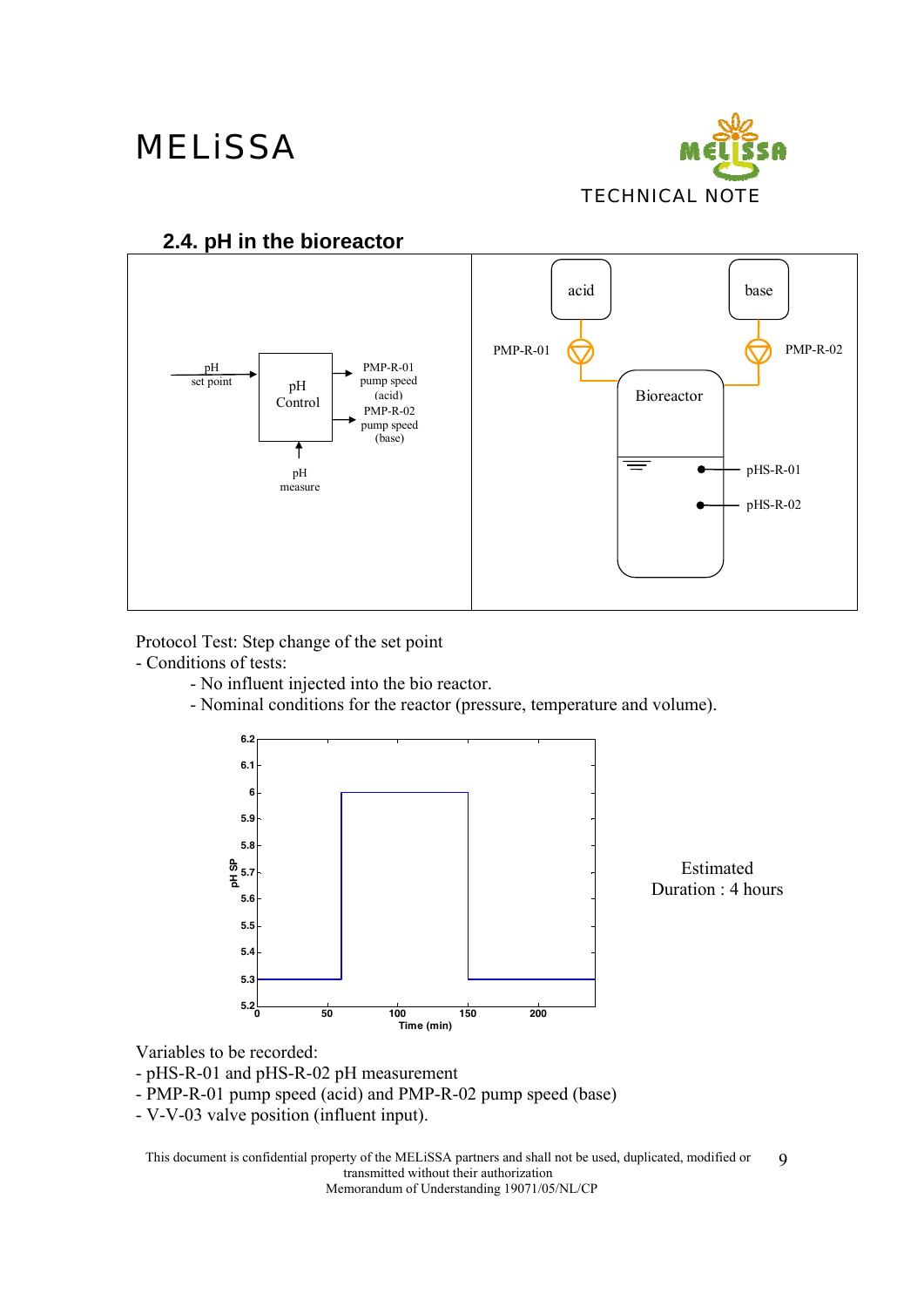

#### **2.5. Pressure in the gas phase of the bioreactor**  PS-R-01 PS-R-01 N2 flow rate  $V-G-07$ <br> $\neg$ PS-G-01 set point Passive ۸ Control V-G-07 Bioreactor Release gas Buffer Vgas =20 L  $\Delta P = 100$ mbar vessel ₹  $\overline{\overline{\phantom{a}}}\hspace{0.1cm}$ Vgas =10 L P=3 bars PS-R-01 measure N2 V–G-04 Gas flow  $\Box$ PS-R-01 to Buffer Vessel set point Active V-G-09 Gas flow Control to Bioreactor V-G-07 Release gas drain PS-R-01 PS-G-01 measure measure

Protocol Test: Step change of the set point

- Conditions of tests:
	- Nominal conditions for the reactor (temperature, volume and pH).



Variables to be recorded:

- PS-R-01 and PS-G-01 pressure measurement

- V-G-04, V-G-07 and V-G-09 valves position
- N2 flow rate into the bioreactor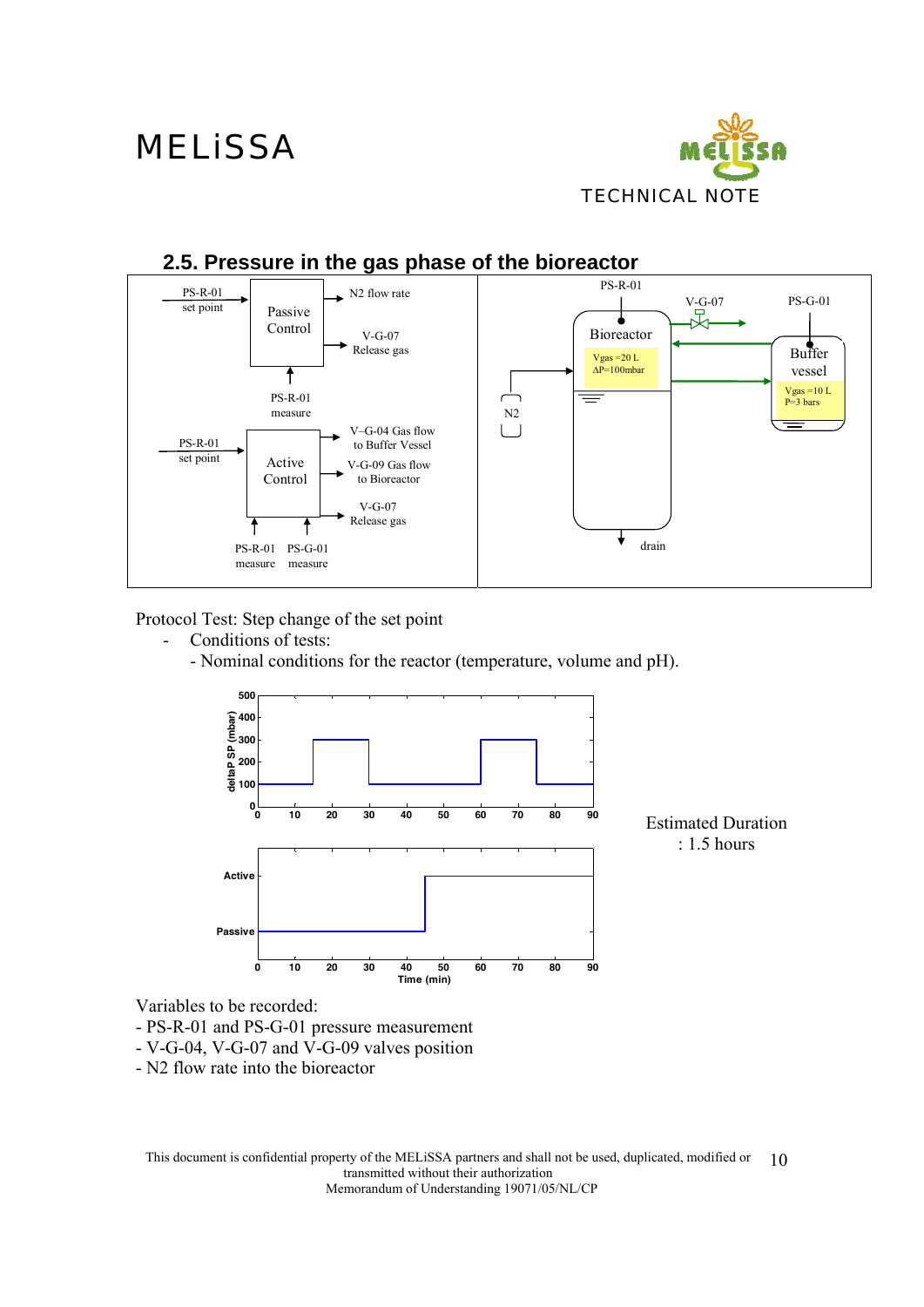

### **2.6. Flow rate in the gas analysers**



Protocol Test: Step change of manipulated valves.

- Conditions of tests:

- Nominal conditions for the reactor (temperature, volume, pressure and pH).

- The two modes of gas pressure control should be considered (passive and active).



Estimated Duration : 1.5 hours

Variables to be recorded:

- FS-G-01, FI-G-01 and FI-G-02 flow rate measurement
- V-G-14 and V-G-15 valves position
- PMP-G-02 speed

### **2.7. Conclusion**

The duration of the preliminary tests for the control expertise is evaluated to: 3 days.

From these tests and their analysis, some complementary tests will be proposed.

Estimated complementary tests duration: 2 days.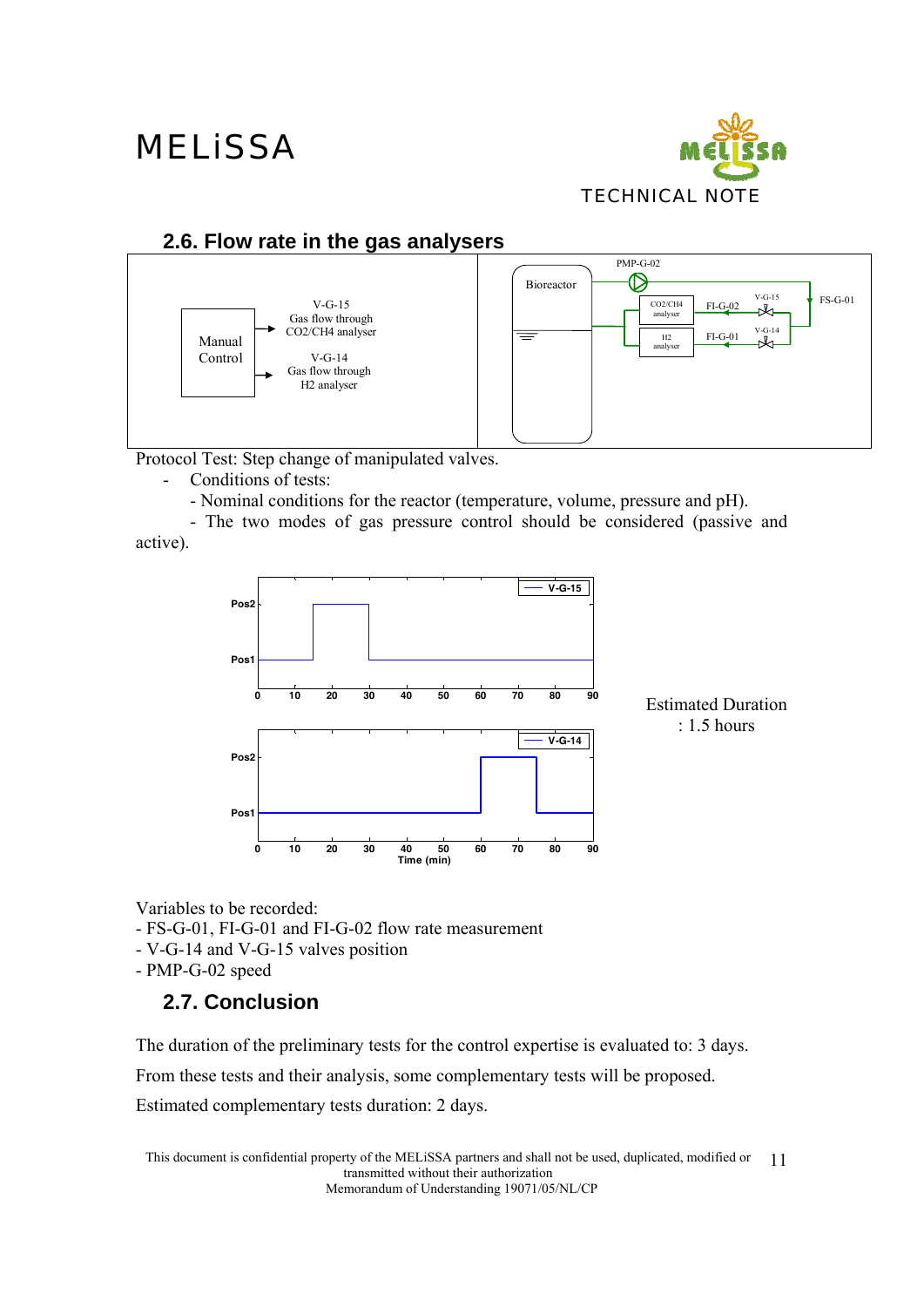

### **3. Tests Report and Analysis**

These tests have been performed from  $2<sup>nd</sup>$  October 2006 to  $4<sup>th</sup>$  October 2006 in EPAS laboratory.

The test report is presented in relation with the test plan. Please refer to the 2.x chapter, definition of the test, for the presentation of the results in 3.x chapter.

For some tests, the initial test plan could not be applied. Either because the strategy of control has been modified or the process was unavailable for this test.

The control loops affected by modifications with regard to the plan tests are:

- Liquid volume: there is no supervisor. The volume is merely regulated by feeding the reactor at regular scheduled times.
- Gas pressure in passive mode: two thresholds are used instead of a set point.

General conditions of the tests.

During the tests, the bioreactor was in **Nominal** conditions:

- Temperature  $\approx 55^{\circ}$ C
- pH  $\approx$  5.1
- Volume  $\approx 100$  L
- Gas pressure  $\approx 80$  mbar

#### **Except for**:

- Influent tank temperature  $\approx 15 \degree C$  (instead of 4 $\degree C$ )
- No filtrate (the filtration unit was not running, because of clogged membranes)
- Many stops and restarts of the recirculation flow (the main effect of these events is an important disturbance on the reactor temperature).
- No gas analysers (in maintenance)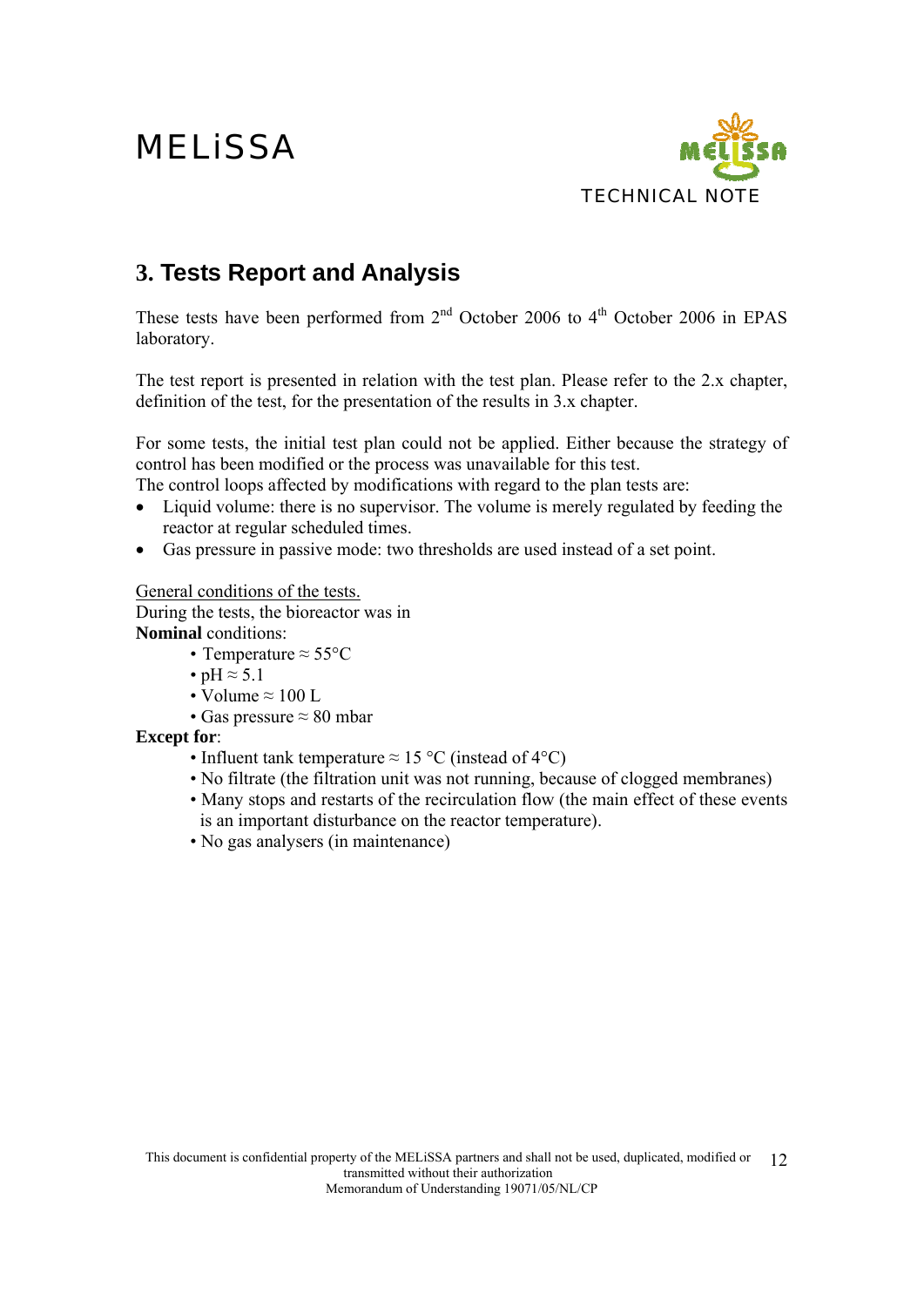

#### List of the recorded variables

| <b>Tag Name</b>      | <b>Description</b>                                | Unit            |
|----------------------|---------------------------------------------------|-----------------|
| SCI_R_T_R_01_SP      | Set point Reactor Temperature                     | $\rm ^{\circ}C$ |
| TS_R_01_AV           | Reactor Temperature for the controller            | $\rm ^{\circ}C$ |
| PID <sub>1</sub> Y   | Output controller : Heating Water Set Point       | °C              |
| TS_R_02_AV           | <b>Heating Water Temperature</b>                  | $\rm ^{\circ}C$ |
| PID <sub>2</sub> Y   | <b>Heater Steering</b>                            | 0-100 %         |
| SCI_R_PH_R_01_SP     | pH Set Point                                      |                 |
| PH_R_01              | pH Measurement 1                                  |                 |
| PH_R_02              | pH Measurement 2                                  |                 |
| R PH PID1 Y          | Output of the pH controller (Split Range)         | $-100-100%$     |
| PMP_R_01             | Acid pump                                         | 0/1             |
| <b>PMP R 02</b>      | Base pump                                         | 0/1             |
| V V 03               | Feed Valve position                               | 0/1             |
| SCI_V_FEED_VOLUME_SP | <b>Reactor Volume Set Point</b>                   | L               |
| R R 01 volume        | <b>Reactor Volume</b>                             | L               |
| SCI V FEED           | <b>Feed Control</b>                               | 0/1             |
| <b>PMP_F_02</b>      | FU pump state                                     | 0/1             |
| PMP F 02 SPEED       | FU pump speed                                     | %               |
| $V_F_08$             | To Effluent vessel valve position                 | 0/1             |
| FS F 01              | Recirculation from FU flow Rate                   | L/mn            |
| SCI V T V 01 SP      | Influent Temperature Set Point                    | $\rm ^{\circ}C$ |
| TS_V_01_AV           | Influent temperature                              | $\rm ^{\circ}C$ |
| HX V 001             | <b>Cooler Steering</b>                            | 0/1             |
| PS R 01              | Reactor gas pressure                              | mbar            |
| PS G 01              | <b>Buffer Vessel gas Pressure</b>                 | mbar            |
| <b>PMP G 01</b>      | Pump state from reactor to buffer vessel          | 0/1             |
| V_G_09_SP            | Set point for valve from buffer vessel to reactor | %               |
| V G 29 SP            | Set point for valve from N2 to reactor            | $\frac{0}{0}$   |
| PS_G_04              | Gas pressure in exhaust buffer                    | mbar            |
| $V_G_0$              | Inlet valve for exhaust tank                      | 0/1             |
| $V_G_08$             | Outlet gas for exhaust tank                       | 0/1             |

#### **Table 1 : List of the recorded variables**

Remark: 0/1 can also be represented by off/on

These variables have been recorded in iFix system.

Variables beginning **SCI**\_\* are variables for **SC**ada **I**nterface. Changeable by the user.

Acquisition period is 10 seconds for the most part of the tests. For long tests (pH) the acquisition period can be 1 minute.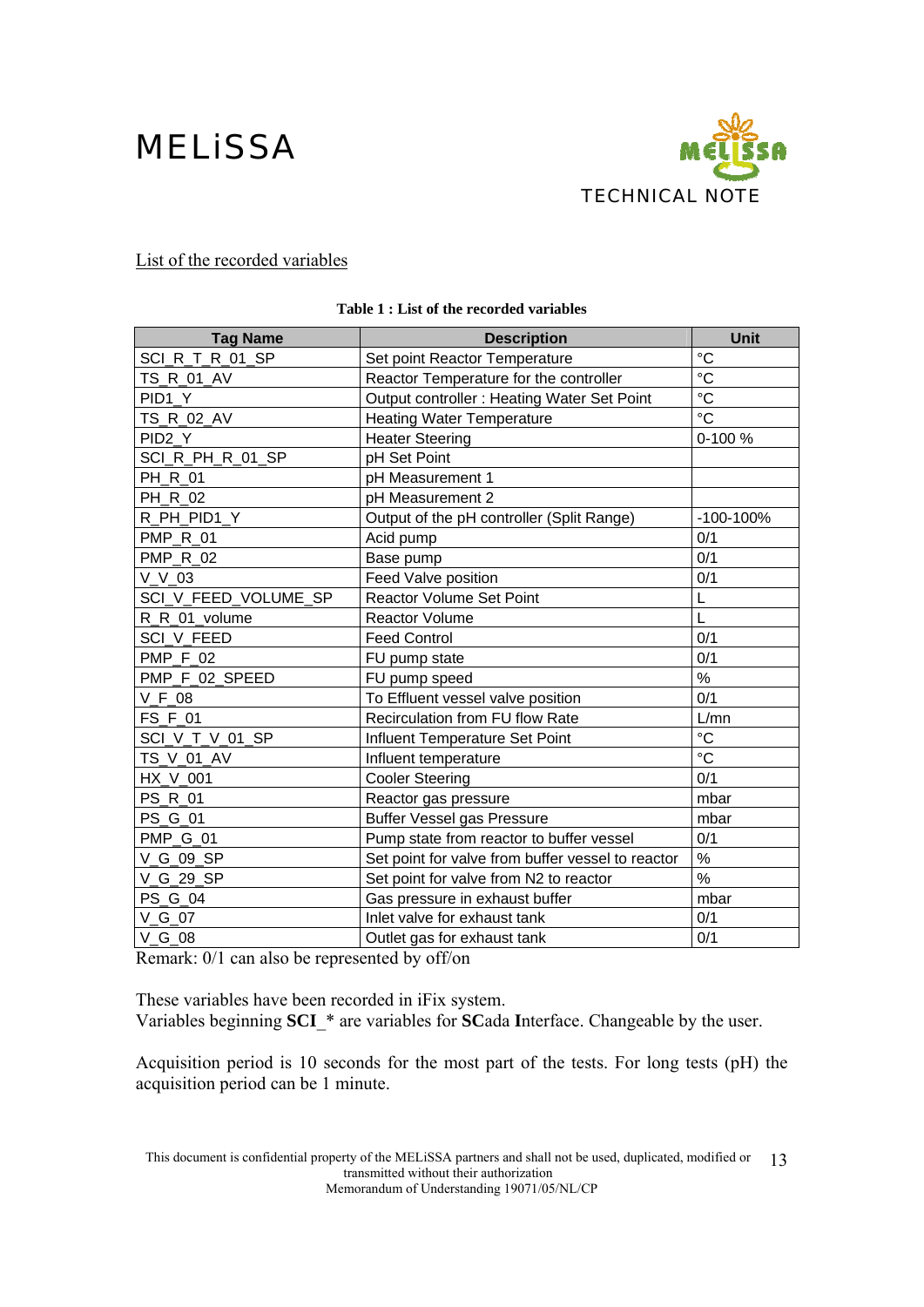

### **3.1. Temperature control in the bioreactor**

Remind of the control strategy:

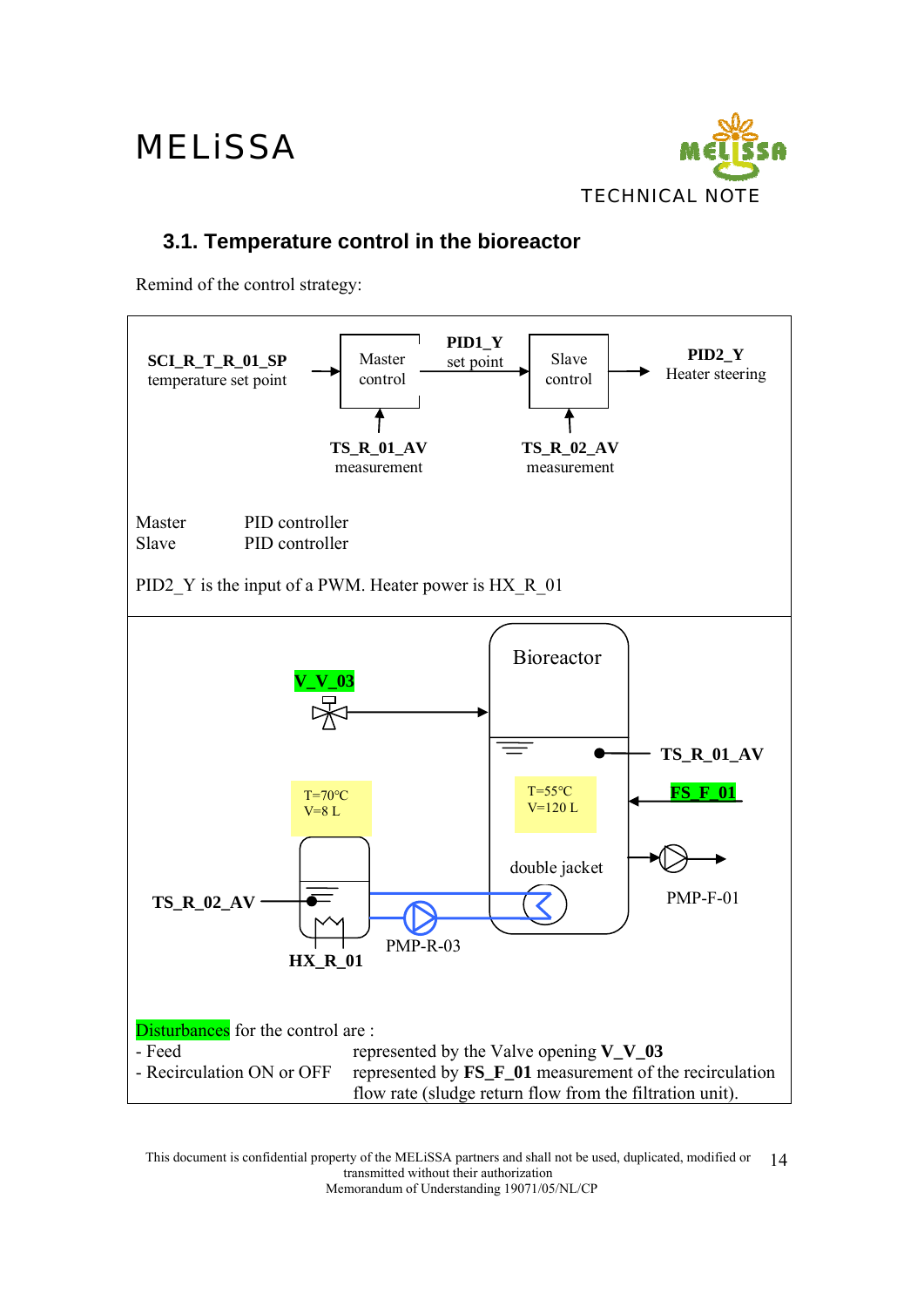



#### **3.1.1.Response to set point change**

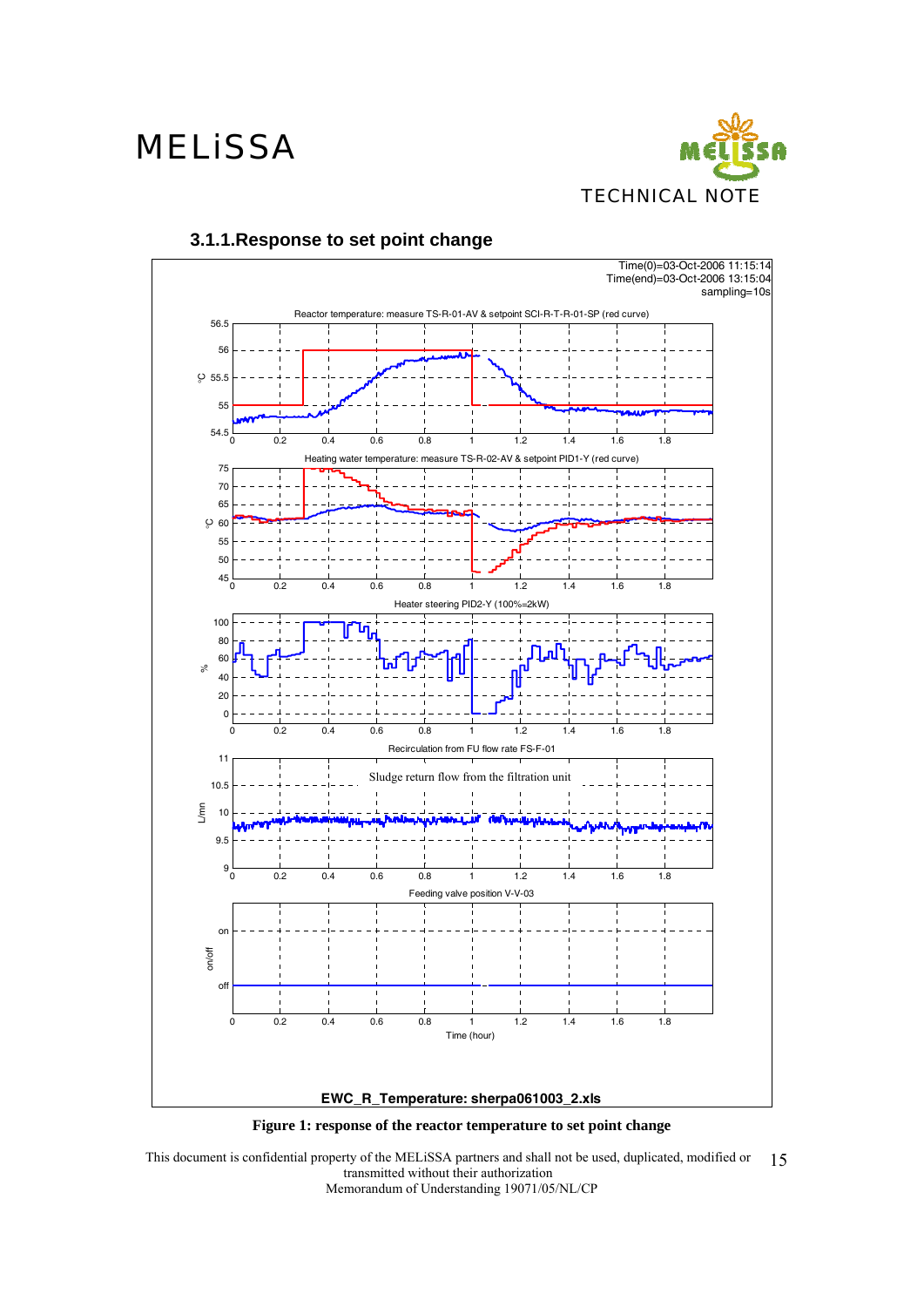

Set points were changed from 55°C to 56°C and from 56°C to 55°C. The process was in nominal conditions during the test.

Response Time:

- About 30 to 40 minutes for the positive change
- About 20 minutes for the negative change

The different of behaviour can be explained by the thermal losses (for the negative change) and by the saturation of the action, positive and negative but not the same time.

 $\rightarrow$  Set point is satisfied.  $\pm$ /- 0.2 °C from the set point in steady state condition. Behaviour of the action (heating) is satisfactory.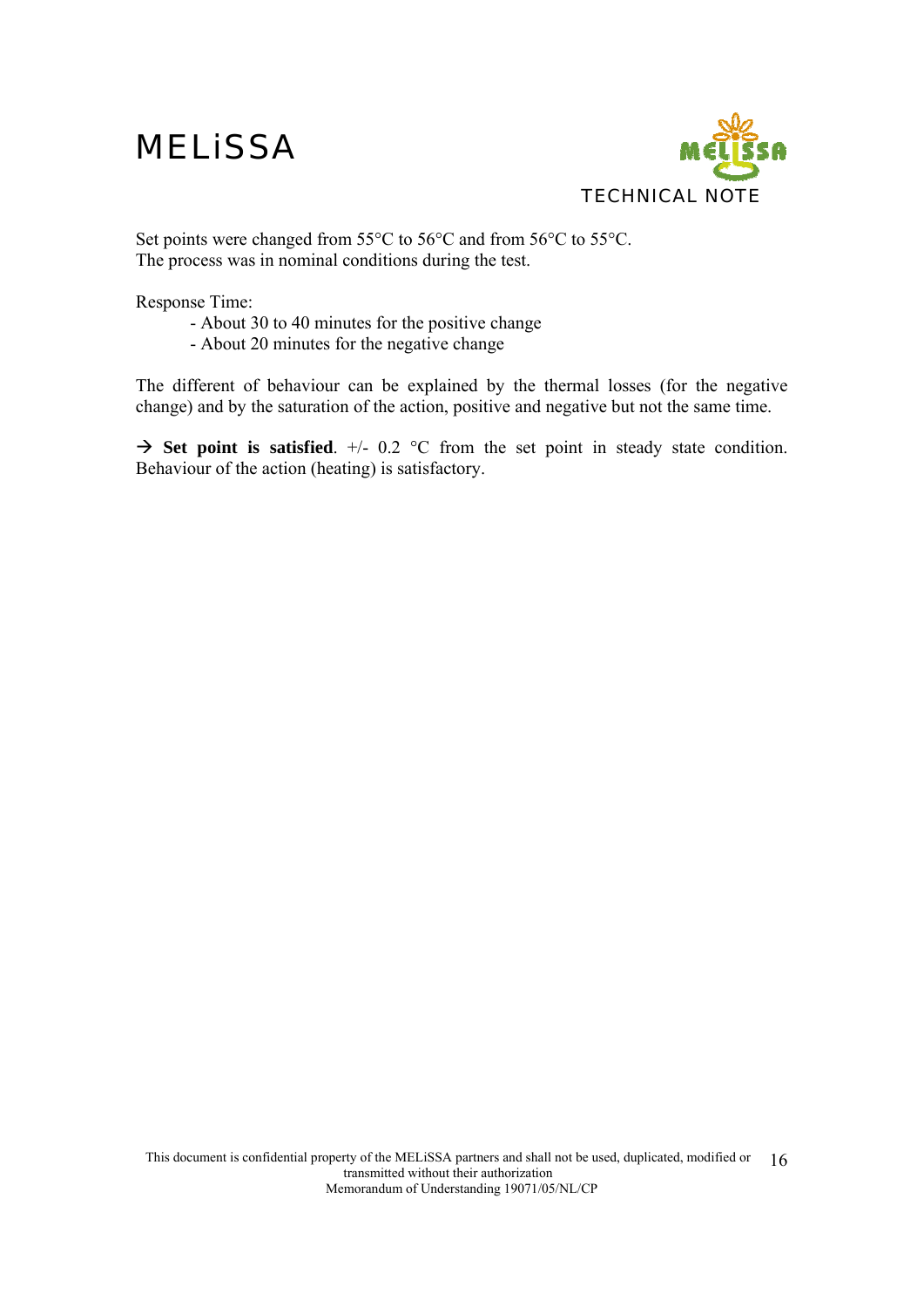



#### **3.1.2.Response to disturbances**

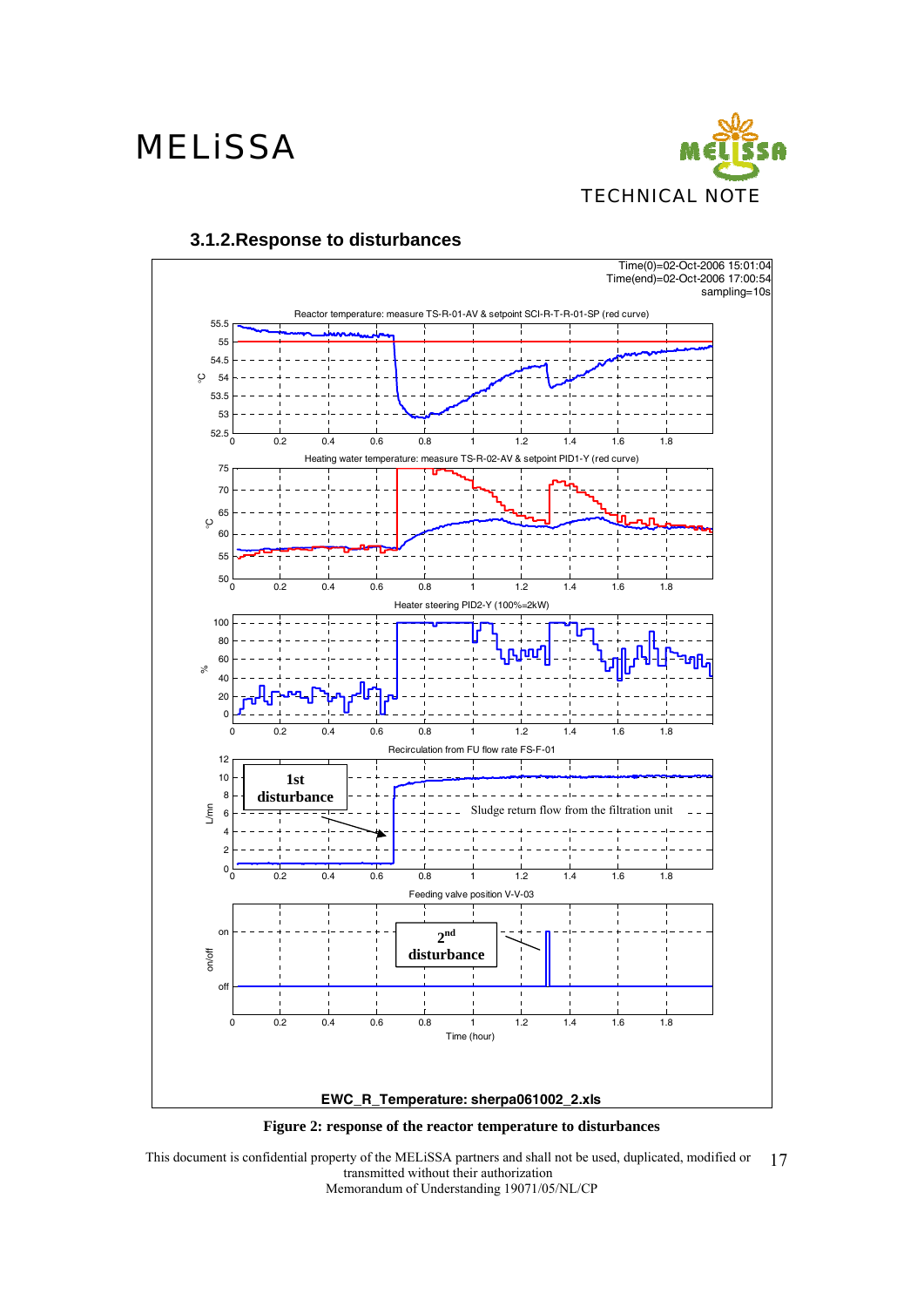

1<sup>st</sup> disturbance: restart of the recirculation flow

The recirculation pipes are not completely isolated. There are thermal losses in the recirculation part and also a difference of temperature (depending mainly on the time of inactivity of the recirculation unit) In consequence the reactor temperature decrease  $\approx$   $\sim$ **2°C** 

Remark: the action (heating) is saturated and it is not possible to be better. Excepted if the heater is more efficient.

 $\rightarrow$  The control behaviour is the best which can be done for a PID control.

 $2<sup>nd</sup>$  disturbance: feeding of influent product (Feed temperature is about ≈13°C in this test)

Æ reactor temperature decrease ≈ **-0.5°C**

This decrease will depend on the feed duration.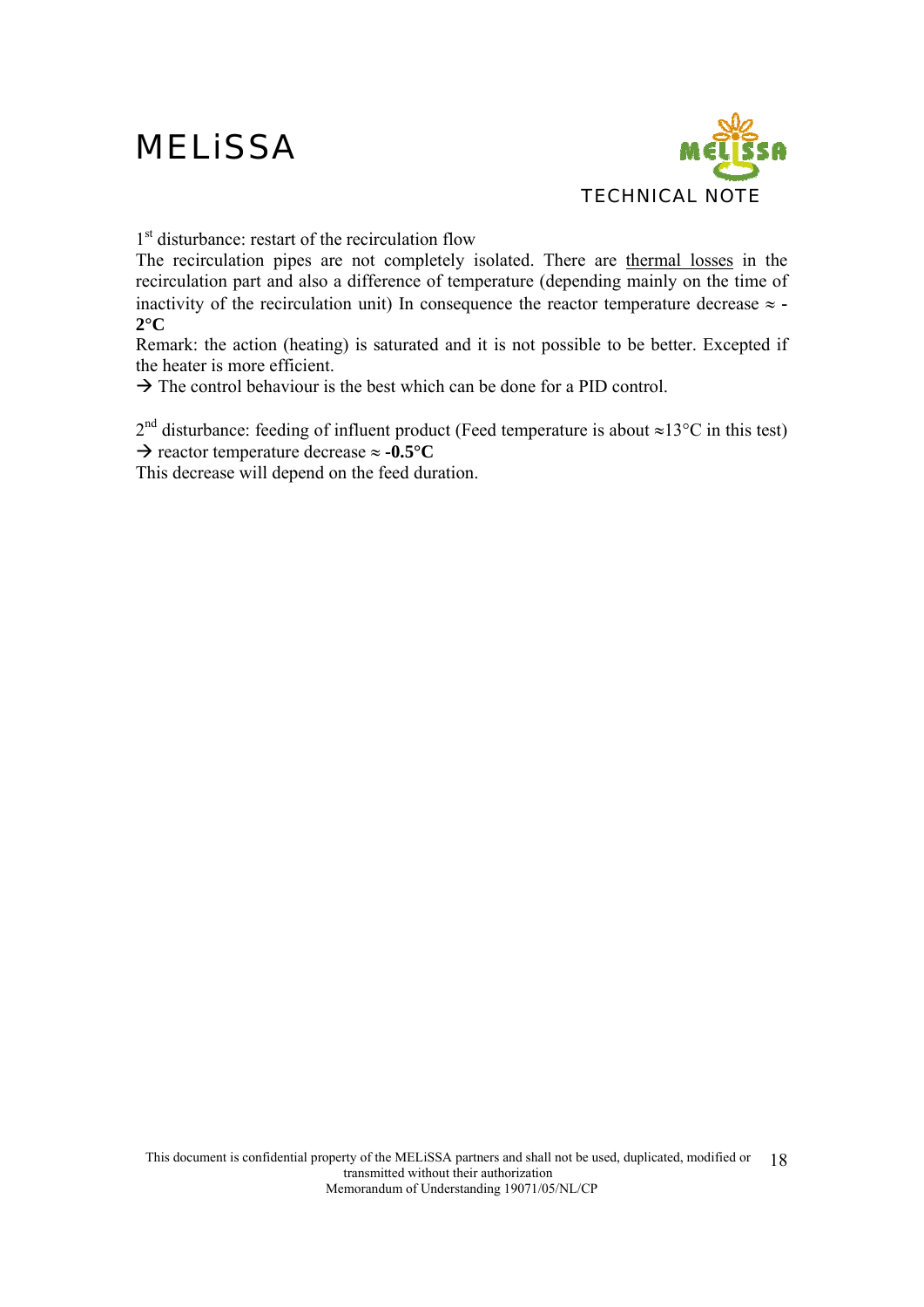### **MELISSA**





#### **3.1.3.Reactor temperature in nominal conditions**

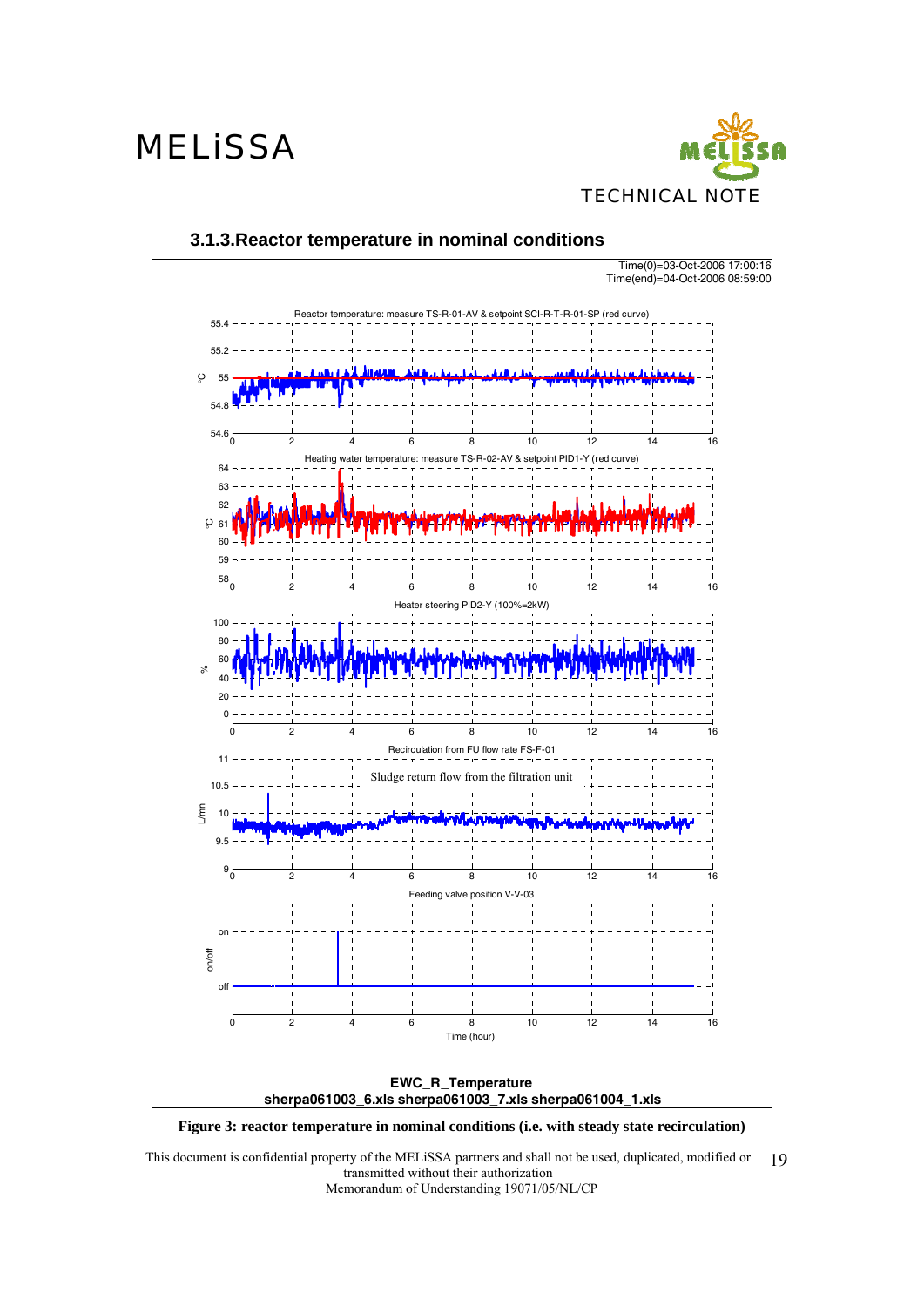

The behaviour of the temperature control in nominal conditions is satisfactory.

In this recording (about 16 hours):

- Temperature is controlled +/- 0.05 °C

- A normal feeding of the reactor implies a disturbance of 0.2 °C

#### $→$  **Reactor Temperature satisfies the requirements**

### **3.2. Temperature in the influent and effluent tanks**

No test was performed for this control. The cooler is not efficient enough to satisfy the set point.

Temperature if the influent tank is 12 °C and the cooler HX-V-001 is always ON.

 $\rightarrow$  It is not possible to satisfy the objective.

 $\rightarrow$  The cooler should be changed

During the period of tests  $(2<sup>nd</sup>$  October to  $4<sup>th</sup>$  October), an attempt for using a second cooler was done, without the expected result.

Remind of the strategy for the influent tank:

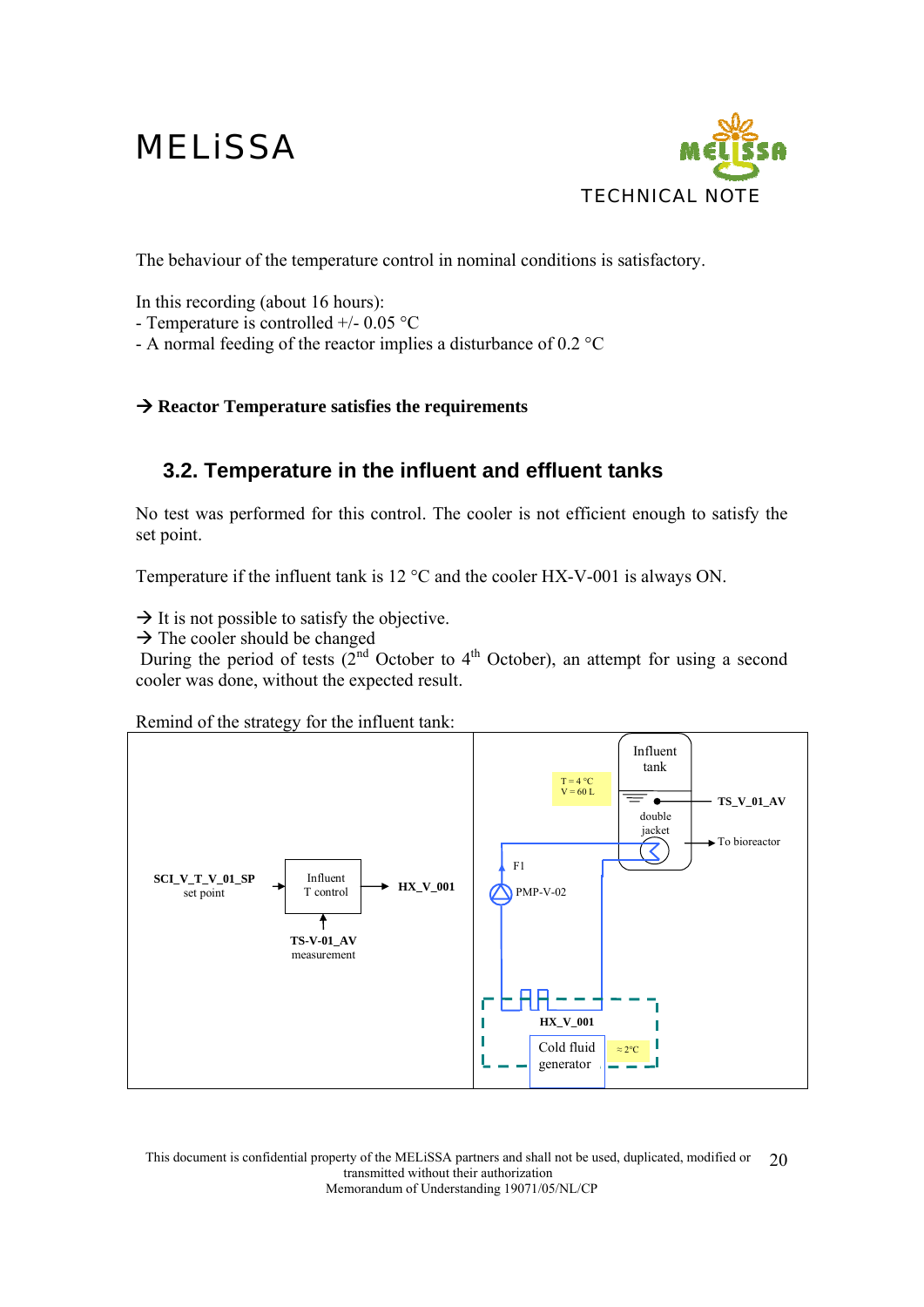

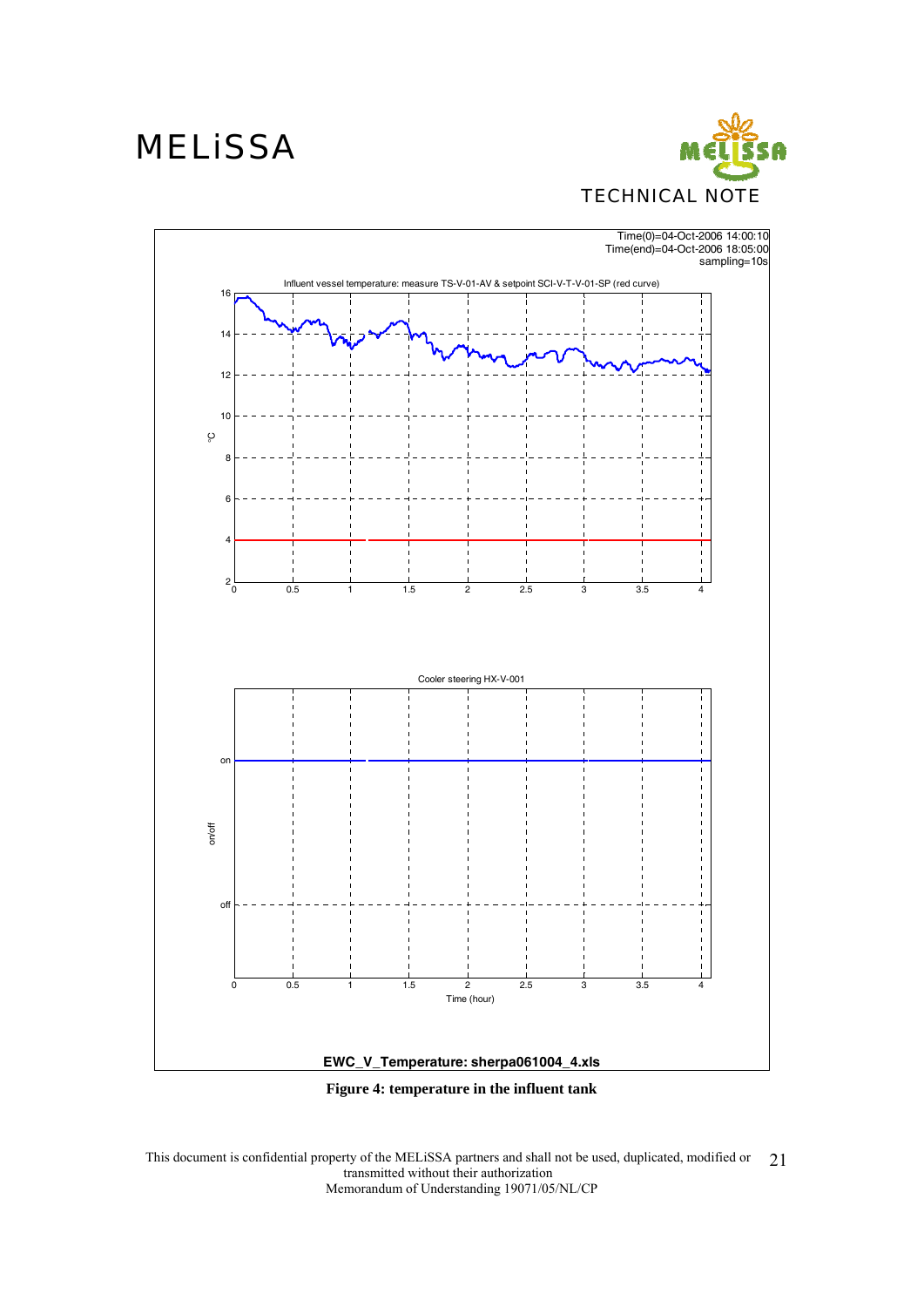

### **3.3. Liquid level in the bioreactor**

The volume is controlled by feeding at regular scheduled times (every 1 hour for instance).

The filtration unit was not running, so only the response to a draining disturbance (drain≈5L) was analysed. (see Figure 5)

Figure 6 displays the normal behaviour of the control.

Remind of the current control strategy:

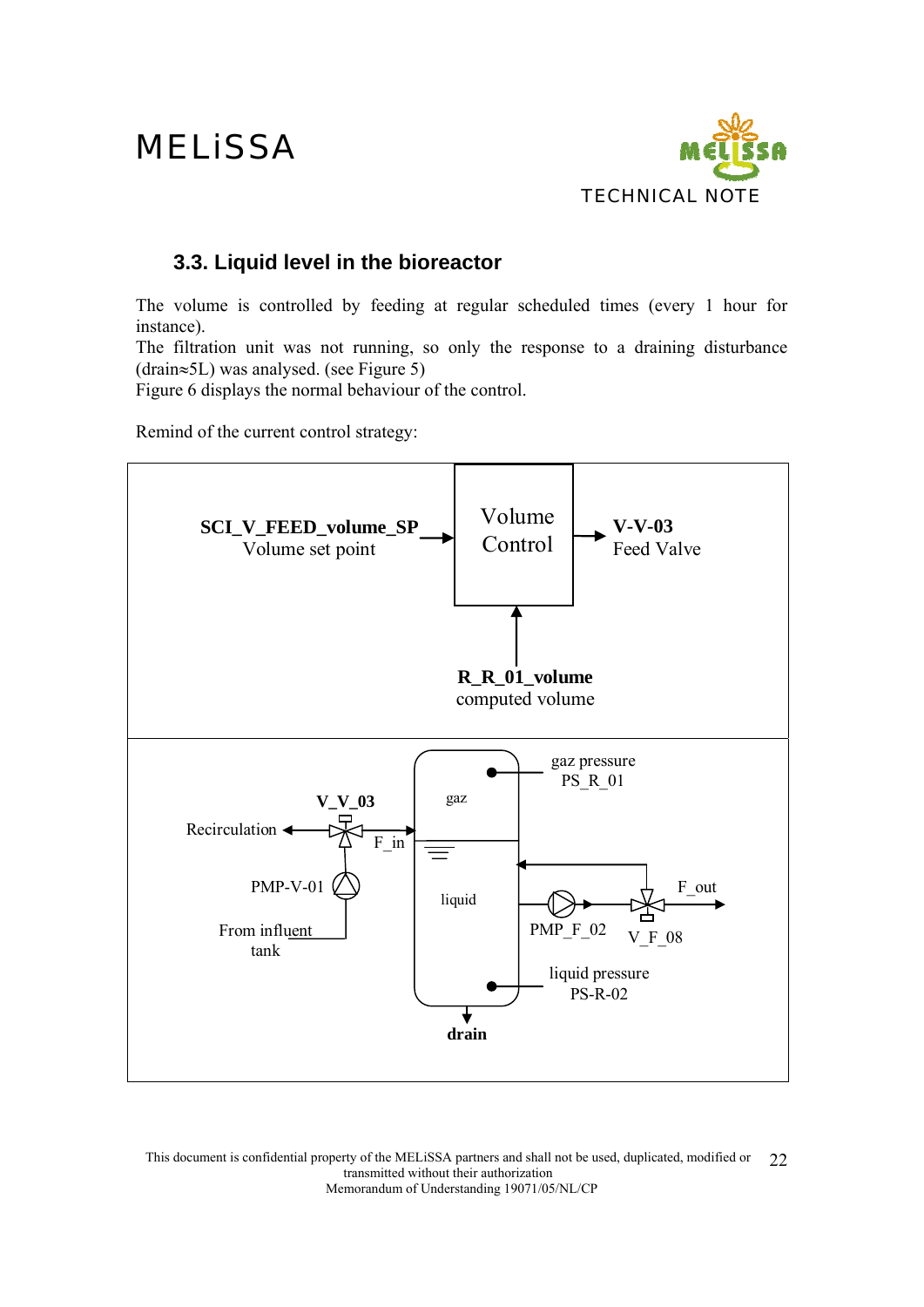

At regular scheduled time, the feed valve is open until the volume is greater than the set point.

Remark: because of the data acquisition sampling period, the measurement of volume above 100 l does not appear. Nevertheless feeding was stopped when volume R R 01 volume was greater than the set point 100 litres.



**Figure 5: response of reactor volume control to a drain disturbance**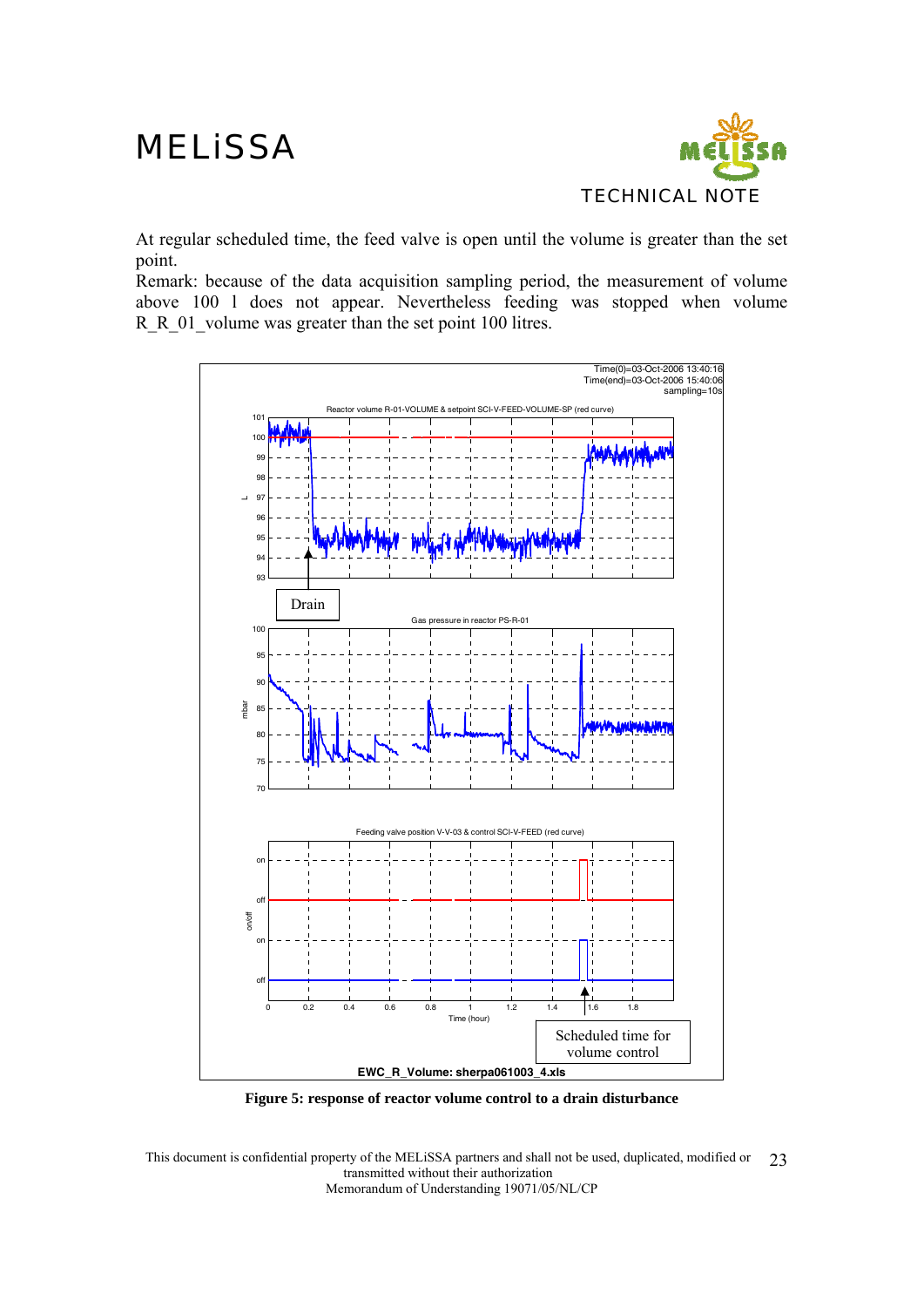



**Figure 6 : normal behaviour of the volume control** 

**Conclusion: Volume control satisfies the requirements.**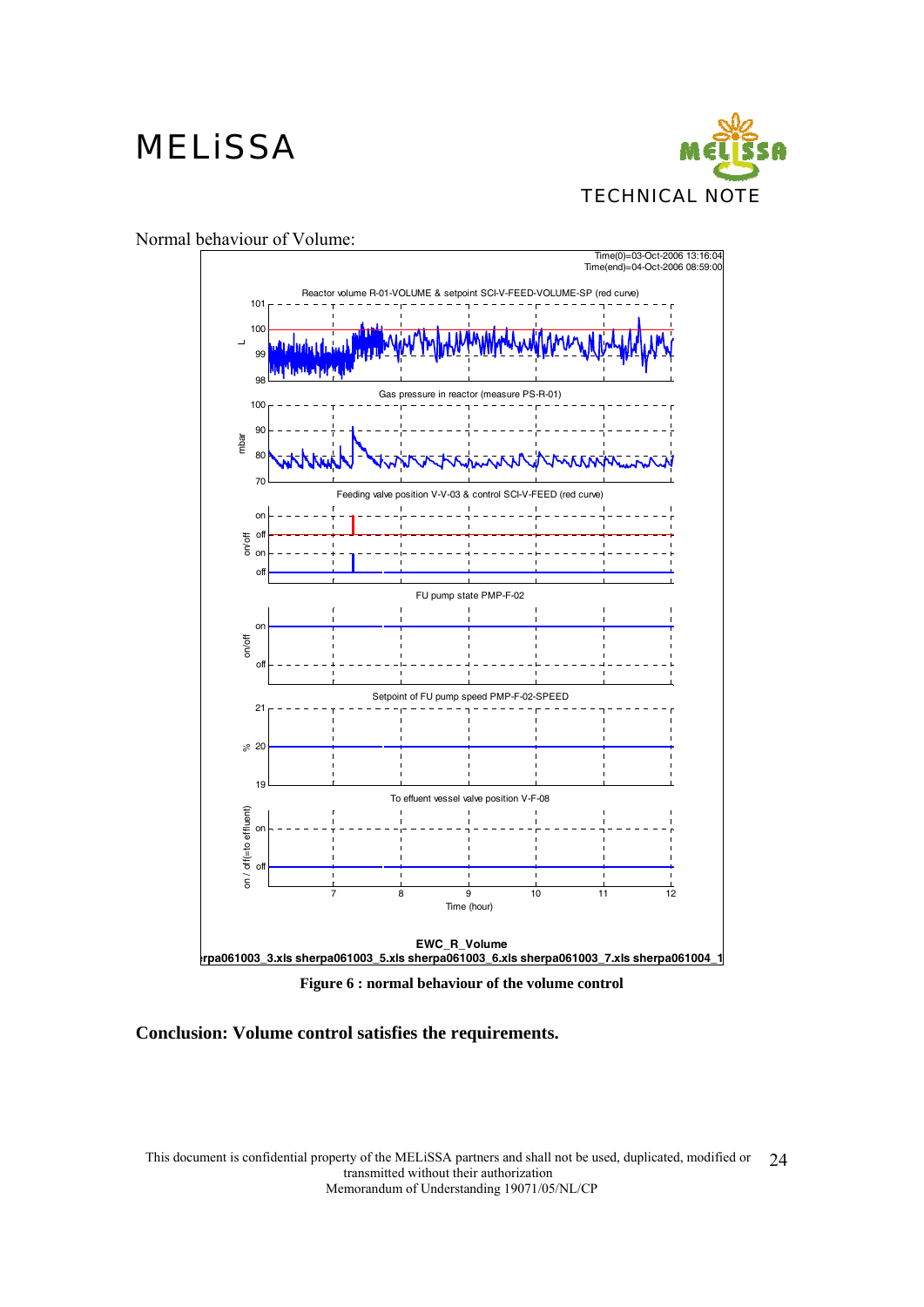

### **3.4. pH in the bioreactor**

Remind of the Control strategy

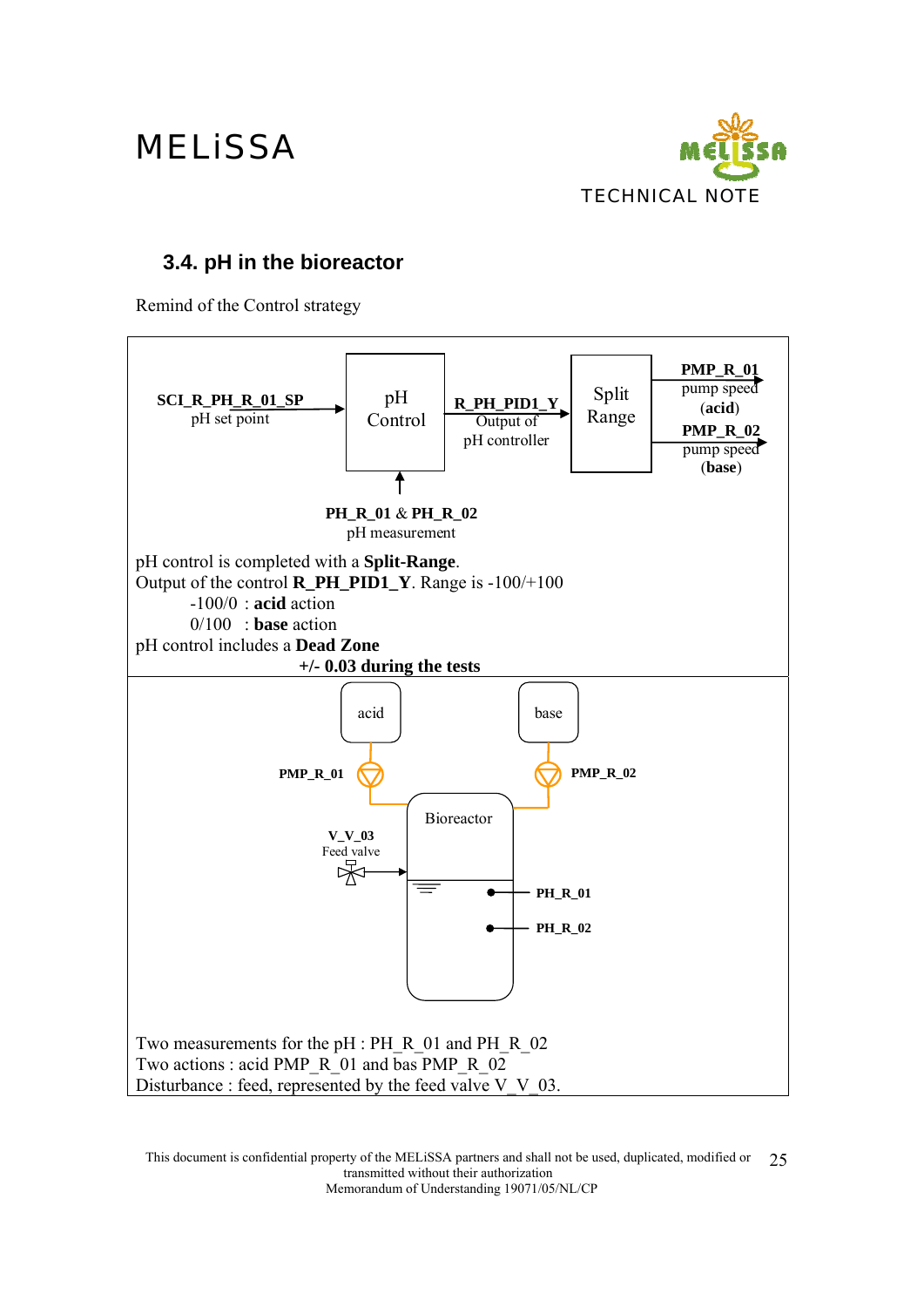

#### **3.4.1.Response to set point change**

After the set point change, the integrative part of the PI should decrease to 0, before becoming negative. When negative, Acid pump is active, through a PWM (Pulse Width Modulation) to decrease the pH.

When pH measurement (PH\_R\_01 (blue) is used here) enters into the dead zone (+/-0.03), action is stopped.

The response time, after the integrative deflation part, is about 3 hours.



**Figure 7: response of pH reactor to a set point change**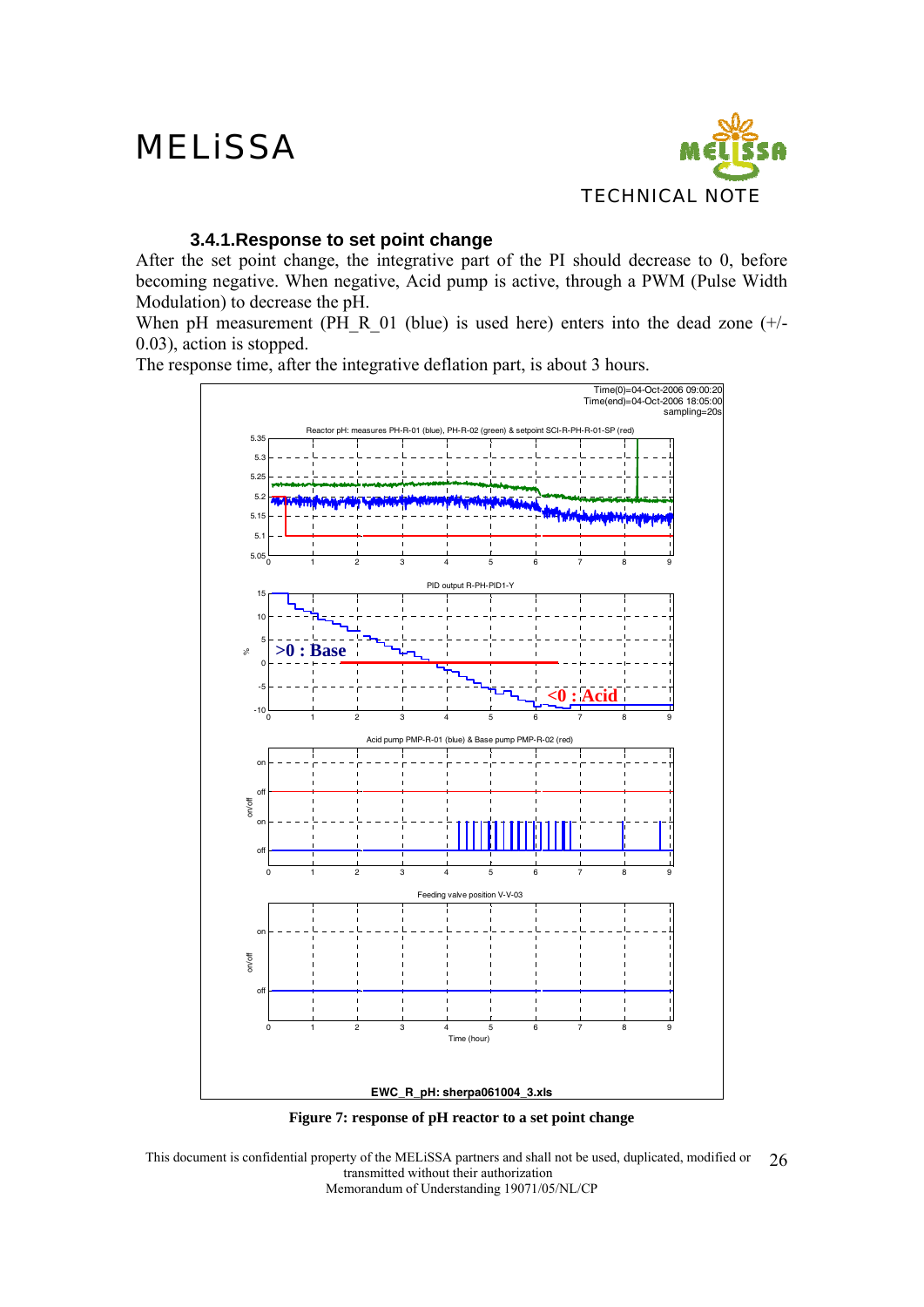

#### **3.4.2.Response to disturbances**

The disturbance is the feeding of influent product (which is acid in this test). The reactor pH decrease  $\approx$  -0.1

The time necessary for the pH to come back to the set point (in the dead zone around the set point) is about 3.5 hours



This document is confidential property of the MELiSSA partners and shall not be used, duplicated, modified or transmitted without their authorization Memorandum of Understanding 19071/05/NL/CP 27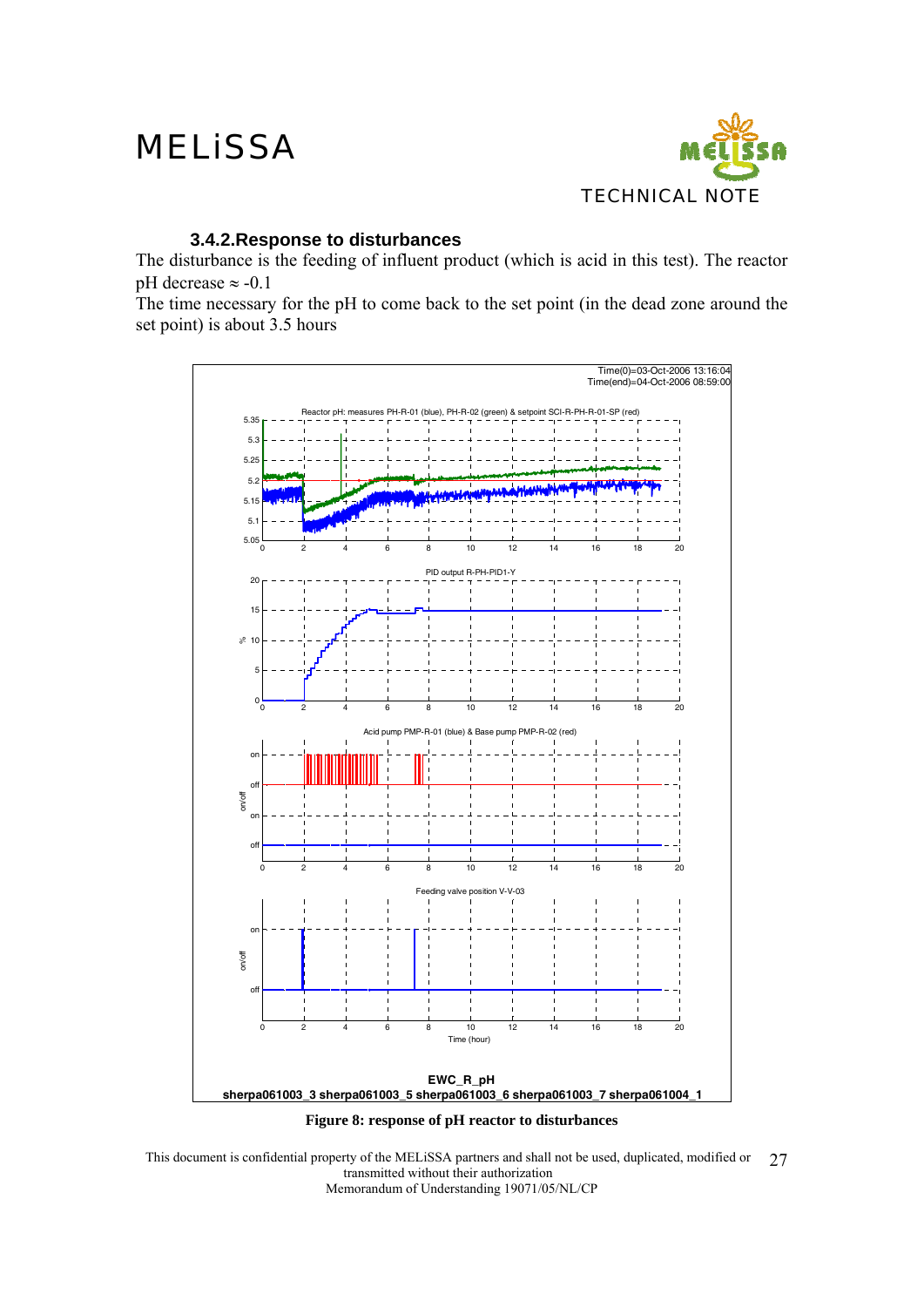

Conclusion for pH control

**The pH control is running correctly and the requirements are satisfied.** 

### **3.5. Pressure in the gas phase of the bioreactor**

Tests on both modes were performed:

- In passive mode (PMP-G-01 off), change of thresholds for N2 flush
- In active mode (PMP-G-01 on), change of gas pressure set point

Remind of the current control strategy

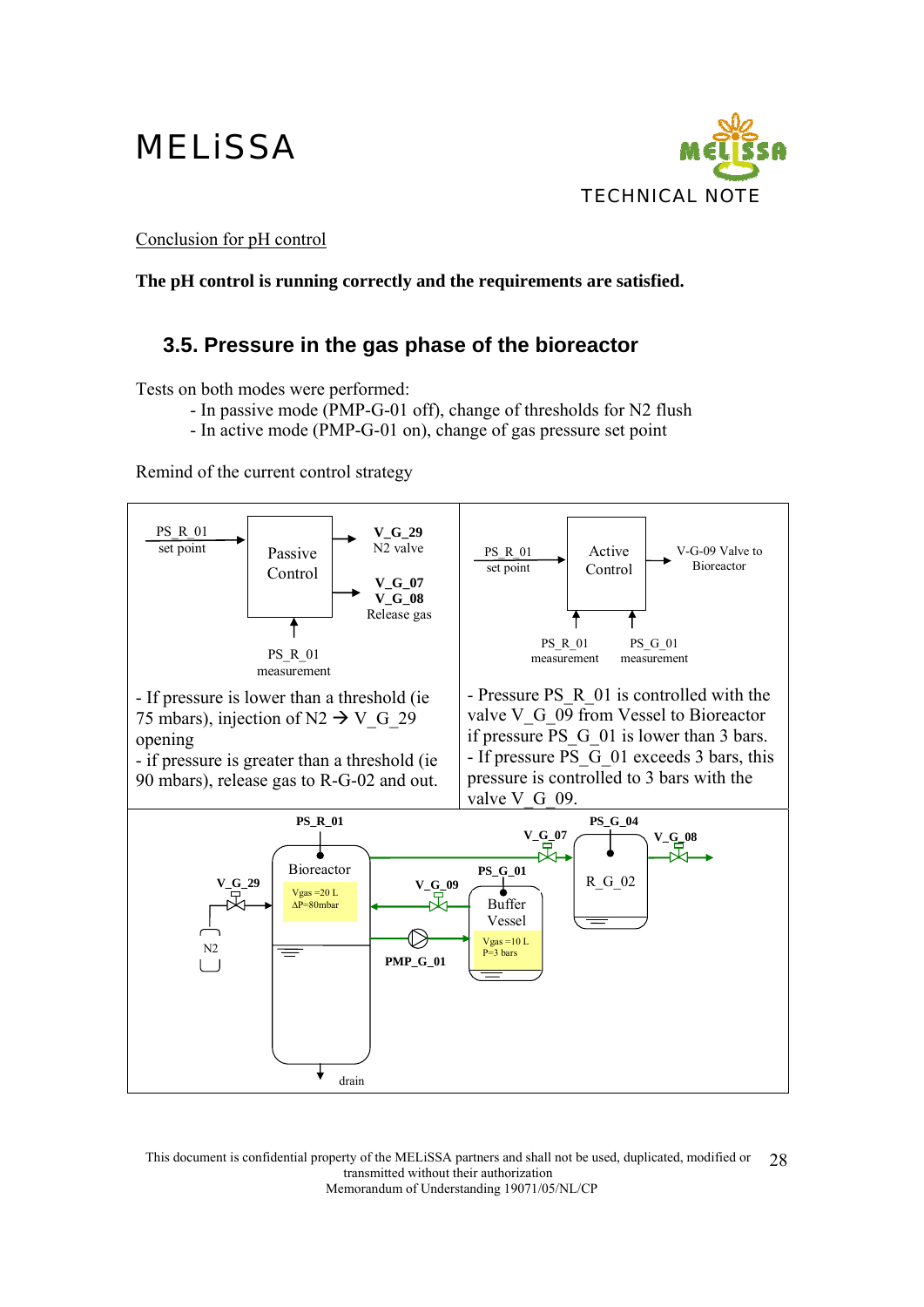

#### **3.5.1.Active Strategy**

See Figure 9. Because of the data acquisition sampling period, all the phenomena are not visible on the graph.

For this test the pressure into the Buffer Vessel R-G-01 was about 2.5 bars. In this condition, it is possible to control in active mode the pressure in the reactor, by the action on the valve  $V$  G 09.

In case of overpressure in the reactor (here the threshold is equal to 90 mbars), the correspondent passive action works.

In the figure, action **A** corresponds to a pressure above 90 mbars, even if it does not appear in the plotting because of the acquisition sampling period.

In normal conditions, the control of pressure is correct. A set point change is correctly followed and the deviation between the set point and the measurement is about +/2 2 mbars.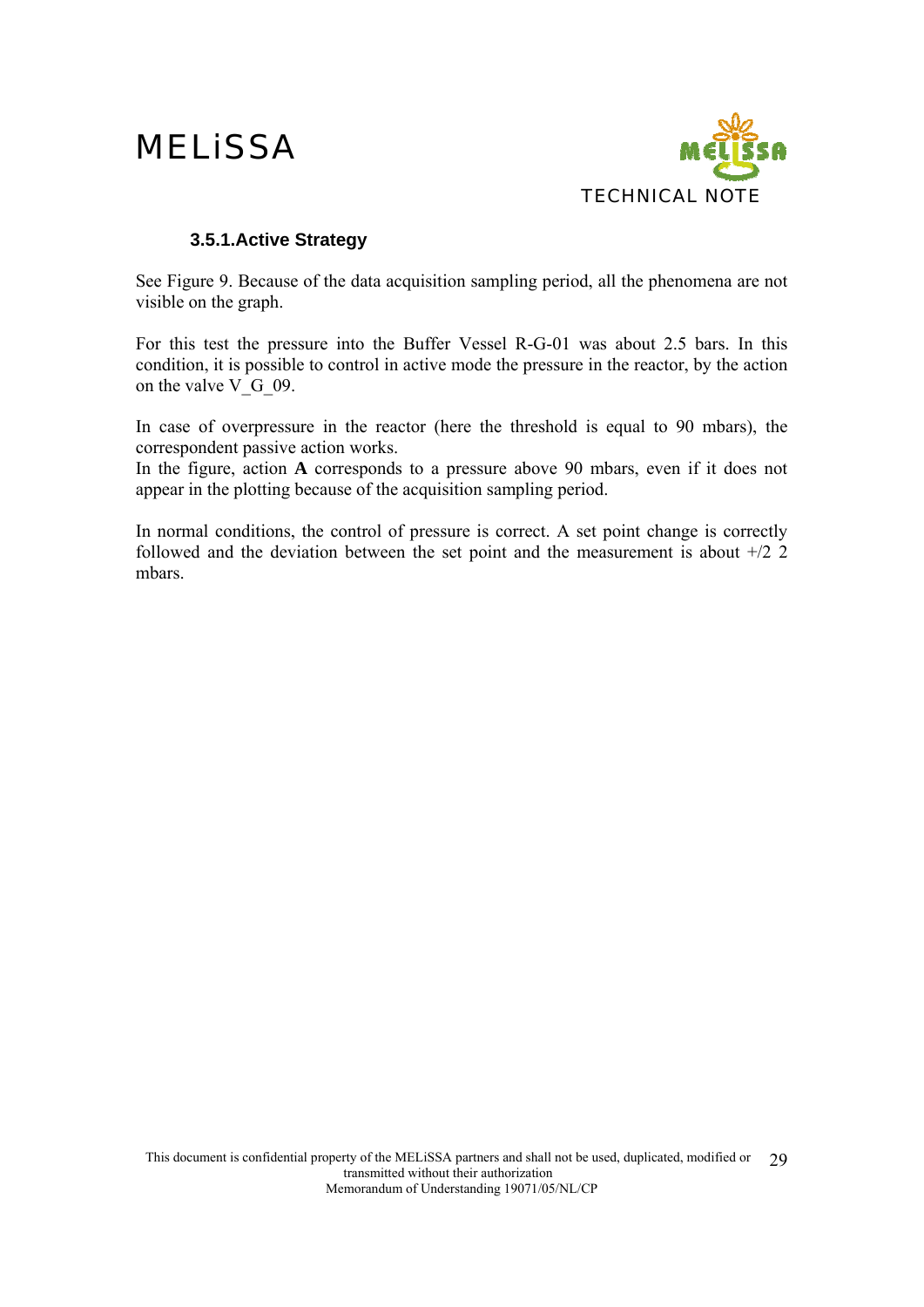## **MELISSA**





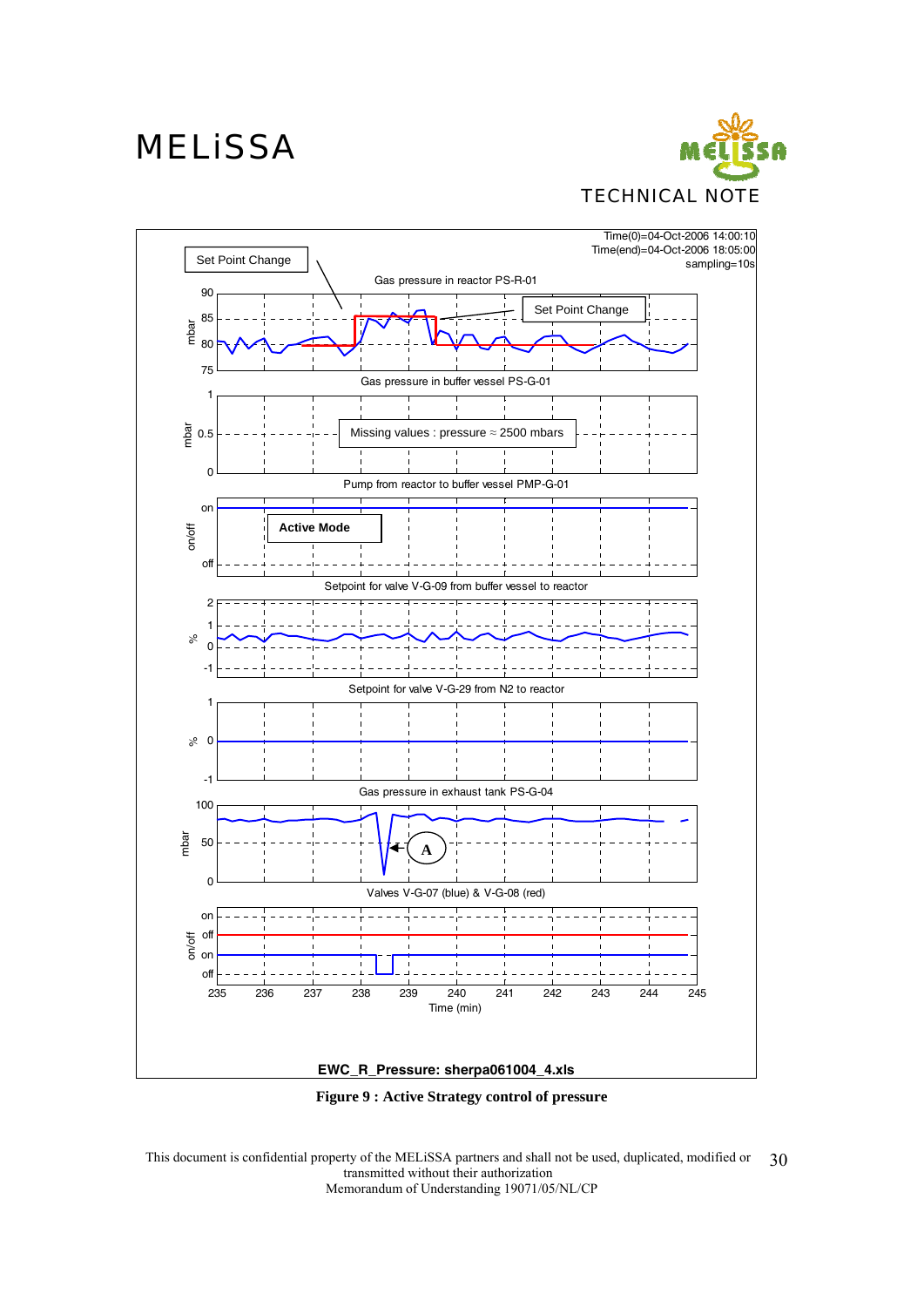

#### **3.5.2.Passive Strategy**

The passive strategy is not a strict control strategy but is used to prevent the reactor pressure to be:

- Below 75 mbars

- Above 90 mbars.

The Figure 10 demonstrates the first requirement (limit at 75 mbars) A manual leak was caused to decrease the pressure till 77 mbars. A natural leak decreases the pressure. When below 75, N2 is automatically introduced in the reactor.

 $\rightarrow$  Behaviour correct

The Figure 11 demonstrates the second requirement (limit at 90 mbars) When the pressure is above 90 mbars (intentionally here), the procedure of release gas with the valves V<sub>G</sub> 07 and V<sub>G</sub> 08 is working until the pressure comes back below the limit.

 $\rightarrow$  Behaviour correct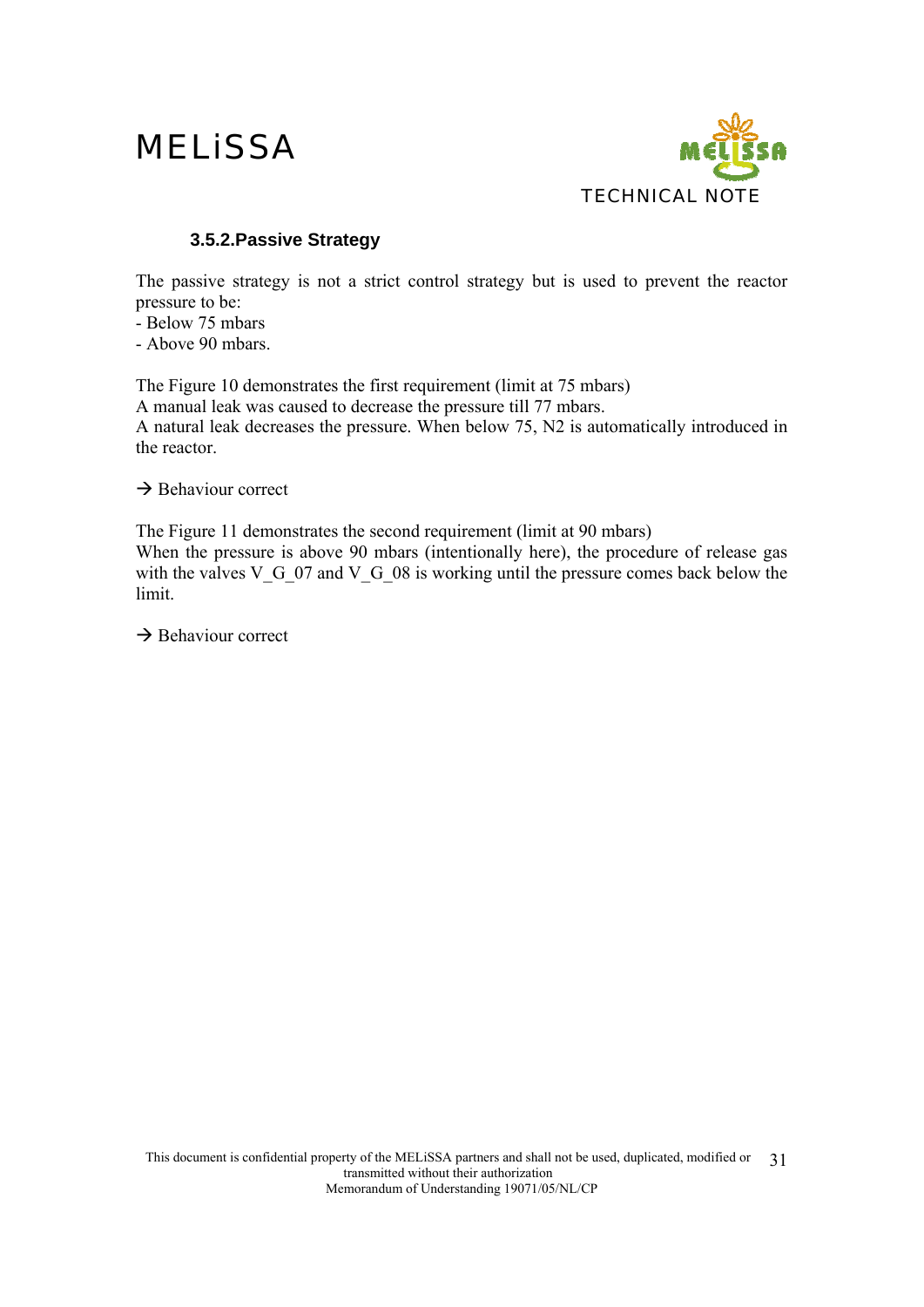



**Figure 10 : Passive Strategy control of Pressure (Part 1)**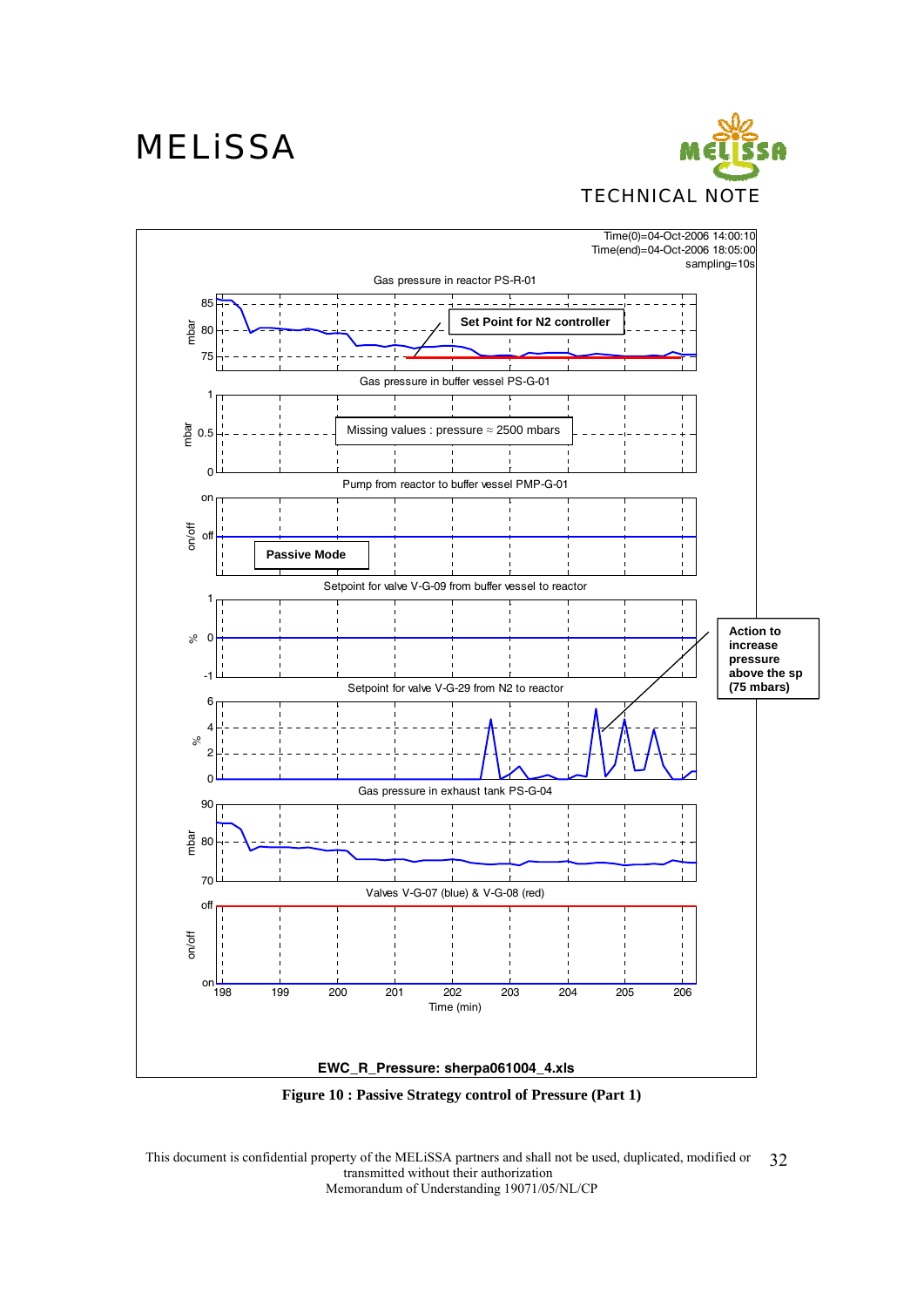



**Figure 11 : Passive Strategy control of Pressure (Part 2)**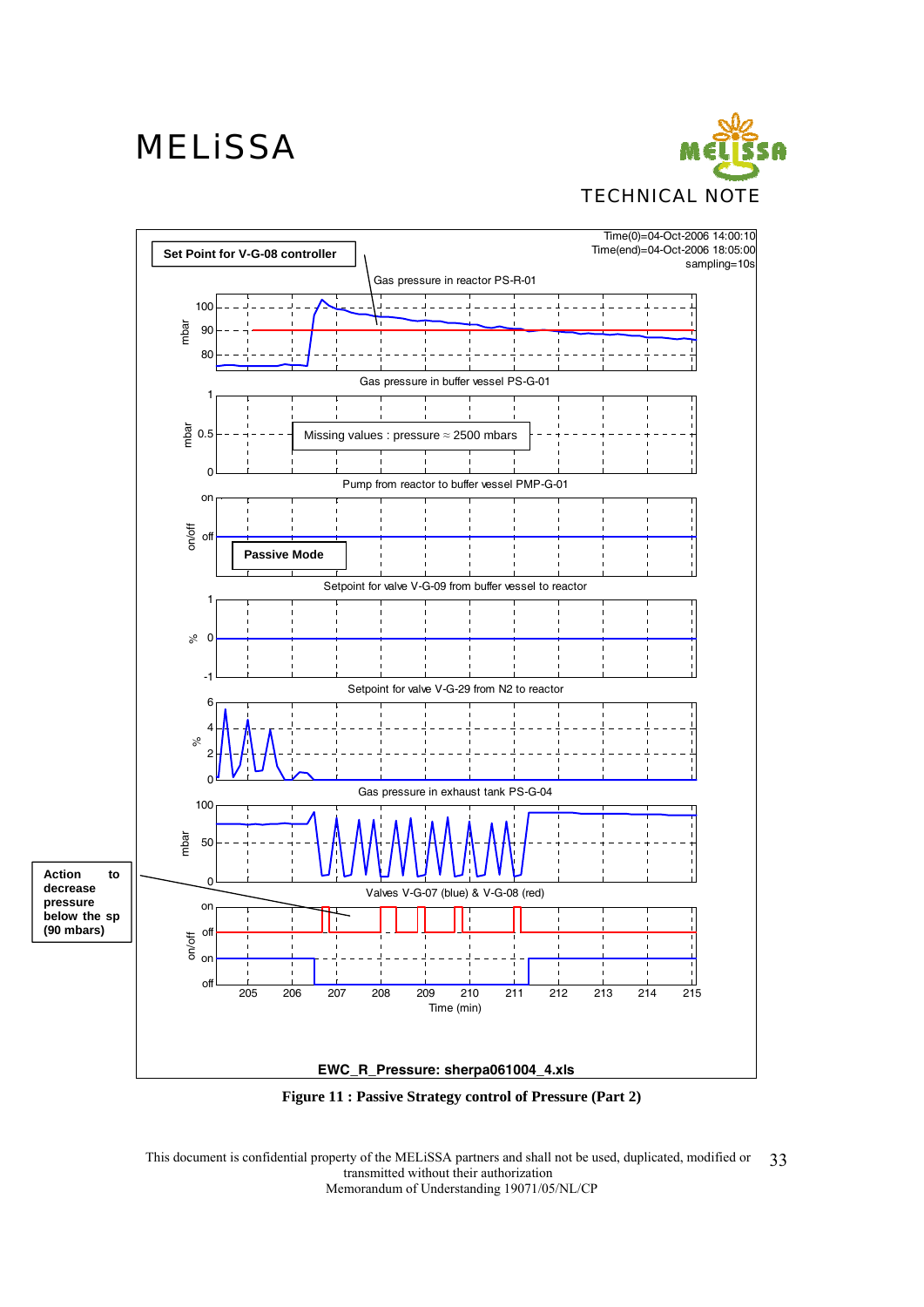

### **3.6. Flow rate in the gas analysers**

No tests. The gas analysers were not available during tests campaign.

### **4. General Conclusion**

| Loops                                    | <b>Control behaviour</b> | <b>Remarks</b>         |
|------------------------------------------|--------------------------|------------------------|
| Temperature control in the $\vert$ OK    |                          |                        |
| bioreactor                               |                          |                        |
| Temperature in the influent   no results |                          | Process not available. |
| and effluent tank                        |                          | To be done.            |
| volume in the<br>Liquid                  | OK                       |                        |
| reactor                                  |                          |                        |
| pH in the bioreactor                     | OK                       |                        |
| Pressure in the gas phase                | OK passive mode          |                        |
|                                          | OK active mode           |                        |
| Flow<br>in<br>the<br>rate<br>gas         | no results               | TBD when gas analysers |
| analysers                                |                          | available              |

After the retuning and the modifications of some strategies during the study and the tests, it can be said that the current control loops are running correctly for the process and that the requirements are satisfied.

Some loops could not be tested during the tests because of the non availability of some physical parts of the process. Nevertheless, these missing loops should not be a problem.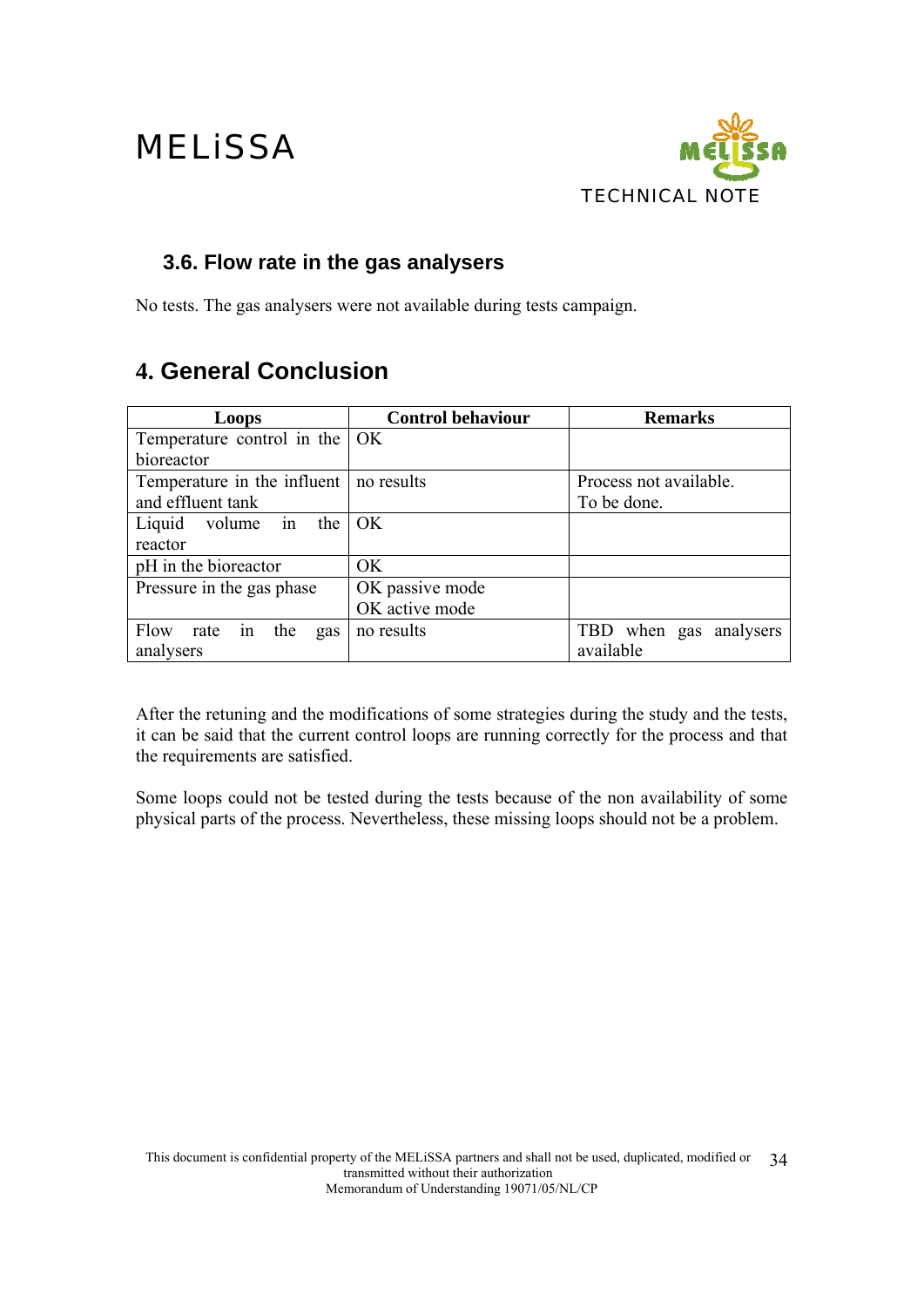

### **5. Appendix: Document evolutions**

| 5.1. Issue 1 / Revision 1 |                                                                                                                                                                                                                                                 |                                                                                                                                                                                                                                                                                                                                                                                                                                                                                                                                                                                                                                              |  |  |
|---------------------------|-------------------------------------------------------------------------------------------------------------------------------------------------------------------------------------------------------------------------------------------------|----------------------------------------------------------------------------------------------------------------------------------------------------------------------------------------------------------------------------------------------------------------------------------------------------------------------------------------------------------------------------------------------------------------------------------------------------------------------------------------------------------------------------------------------------------------------------------------------------------------------------------------------|--|--|
| <b>Page/Section</b>       | <b>Comment</b>                                                                                                                                                                                                                                  | <b>Answer</b>                                                                                                                                                                                                                                                                                                                                                                                                                                                                                                                                                                                                                                |  |  |
| General                   | The test procedures/results show<br>deviations with the test plan (the<br>planned ramps (pH, T, etc.) have<br>apparently not been tested). Could<br>you please explain the differences?<br>(see table 2 below for details)                      | In the test plan, the magnitude of the<br>variations and their durations were only<br>rough estimations, made several months<br>before performing the tests.<br>Those values have been adjusted during<br>the tests, after discussion with EPAS,<br>and several trials.<br>* the applied magnitude is tuned in order<br>to minimize the disturbance on the<br>reactor, but should be big enough to see<br>a clear result (sufficient ratio signal/noise)<br>* the duration is tuned in order to have<br>the reactor in a new steady-state<br>condition.<br>A comment in p 5 section 2 is added.<br>See table 2 below for additional answers. |  |  |
| General                   | Could you please repeat the<br>requirements to be verified together<br>with the test plan or refer to adequate<br>TN?                                                                                                                           | A table in section 2 gives references to<br>the requirements defined in TN83.6.<br>1) Nominal operating conditions for                                                                                                                                                                                                                                                                                                                                                                                                                                                                                                                       |  |  |
| p 8, Section<br>2.3       | We assume the operating conditions<br>of the bioreactor were nominal. Could<br>you please clarify? Could you please<br>also precise which gas loop was<br>functioning (active or passive, as well<br>as pressure set point)?                    | temperature, pressure and pH.<br>2) During all the temperature, liquid<br>volume & pH tests, the gas pressure was<br>in passive mode, with the 2 following<br>thresholds:<br>* flush of N2 into the reactor if pressure is<br>too low (75 mbar)<br>* release of gas outside the reactor if<br>pressure is too high (>90 mbar)                                                                                                                                                                                                                                                                                                                |  |  |
| p 9, Section<br>2.4       | We assume the operating conditions<br>of the bioreactor were nominal except<br>for pH. Could you please clarify?                                                                                                                                | Nominal operating conditions for<br>temperature, pressure and volume.                                                                                                                                                                                                                                                                                                                                                                                                                                                                                                                                                                        |  |  |
| p 10, Section<br>2.5      | We assume the operating conditions<br>of the bioreactor were nominal except<br>for pressure. Could you please<br>clarify?                                                                                                                       | Nominal operating conditions for<br>temperature, volume and pH.                                                                                                                                                                                                                                                                                                                                                                                                                                                                                                                                                                              |  |  |
| p 11, Section<br>2.6      | We assume the operating conditions<br>of the bioreactor were nominal. Could<br>you please clarify? Could you please<br>also precise which gas loop is used<br>(passive/active) as pressure set point<br>is not exactly the same for both cases. | 1) Nominal operating conditions for<br>temperature, volume, pressure and pH.<br>2) The tests regarding the flow rates in<br>the gas analyzers were not performed. If<br>done, the two modes of gas pressure<br>control should be considered.                                                                                                                                                                                                                                                                                                                                                                                                 |  |  |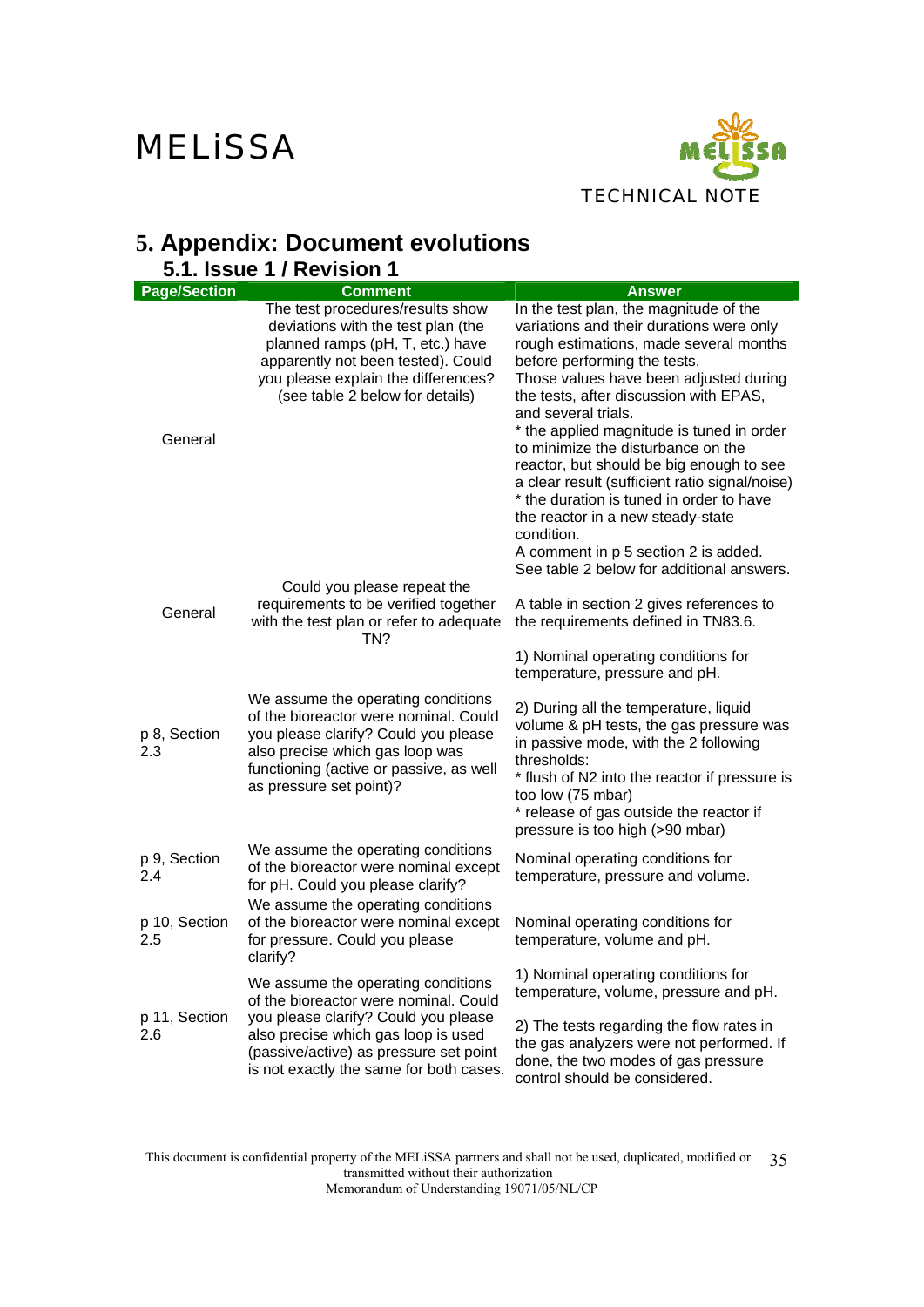

| p12, Section 3         | Could you please give more details<br>addressing which control loops are<br>affected by changes in the strategy of<br>control?                                                                                                                                                                                                                                                                                                                                                                                              | The control loops affected by<br>modifications with regard to the plan tests<br>are:<br>* liquid volume: there is no supervisor.<br>The volume is merely regulated by<br>feeding the reactor at regular scheduled<br>times.<br>* gas pressure in passive mode: two<br>thresholds are used instead of a set<br>point.                                                                                                                                                                                                           |
|------------------------|-----------------------------------------------------------------------------------------------------------------------------------------------------------------------------------------------------------------------------------------------------------------------------------------------------------------------------------------------------------------------------------------------------------------------------------------------------------------------------------------------------------------------------|--------------------------------------------------------------------------------------------------------------------------------------------------------------------------------------------------------------------------------------------------------------------------------------------------------------------------------------------------------------------------------------------------------------------------------------------------------------------------------------------------------------------------------|
| p14, section<br>3.1    | One of the disturbances for the<br>temperature is recirculation.<br>According to graphs shown on pages<br>15, 17 and 19, this recirculation<br>corresponds to the sludge return flow<br>from the filtration unit. Could you<br>please clarify this point?                                                                                                                                                                                                                                                                   | Yes, this recirculation corresponds to the<br>sludge return flow from the filtration unit.                                                                                                                                                                                                                                                                                                                                                                                                                                     |
| p 26, Section<br>3.4.1 | Apparently, the disturbance to pH is<br>far less important and opposite to<br>what is specified in section 2.4. Could<br>you please clarify?                                                                                                                                                                                                                                                                                                                                                                                | After discussion with EPAS, it was better<br>(for the reactor population) to decrease<br>the pH than to increase it. Similarly, the<br>pH variation was minimized.                                                                                                                                                                                                                                                                                                                                                             |
| p 26, Section<br>3.4.1 | According to the explanation, an<br>integration time is necessary before<br>action is taken on pH. In total, the time<br>to reach the new pH set point is the<br>sum of this integration time and of the<br>active time (being estimated as 3<br>hours). According to figure 7, no less<br>than 6 hours in total are needed to<br>reach the new setpoint. Does this<br>mean the integration time is 3 hours?<br>Can this integration time be                                                                                | Yes, in that case, the integration time is<br>around 3 hours. But this value depends<br>of the initial value of the PI controlled,<br>which results for actions performed in the<br>past in response to disturbances or set<br>point changes.<br>This integration time could be minimised,<br>by adding other blocks in the control. But<br>two comments have to be made:<br>* it is better to wait a certain time before<br>switching from one reagent to the other<br>one. The integration time gives that kind<br>of delay. |
|                        | minimised?                                                                                                                                                                                                                                                                                                                                                                                                                                                                                                                  | * the pH variation here is rather slow. In<br>case of a larger PH error, the integration<br>time will be smaller.                                                                                                                                                                                                                                                                                                                                                                                                              |
| p27, section<br>3.4.2  | According to figure 8, a disturbance of<br>similar amplitude as the setpoint<br>modification in section 3.4.1 is<br>performed by feeding influent. In this<br>case, the pH returns to its nominal<br>value within 3.5 hours, which<br>somehow corresponds to the<br>response time mentioned in previous<br>section. Could you please explain the<br>different behaviour of the pH control<br>system for different perturbations<br>which are of similar amplitude (i.e. no<br>time needed for integration in this<br>case)? | In that case, the integration time is 0<br>because at the beginning of the test the<br>initial value of the PI controller is 0.<br>Remember that this value results from<br>past pH deviations from its set point.                                                                                                                                                                                                                                                                                                             |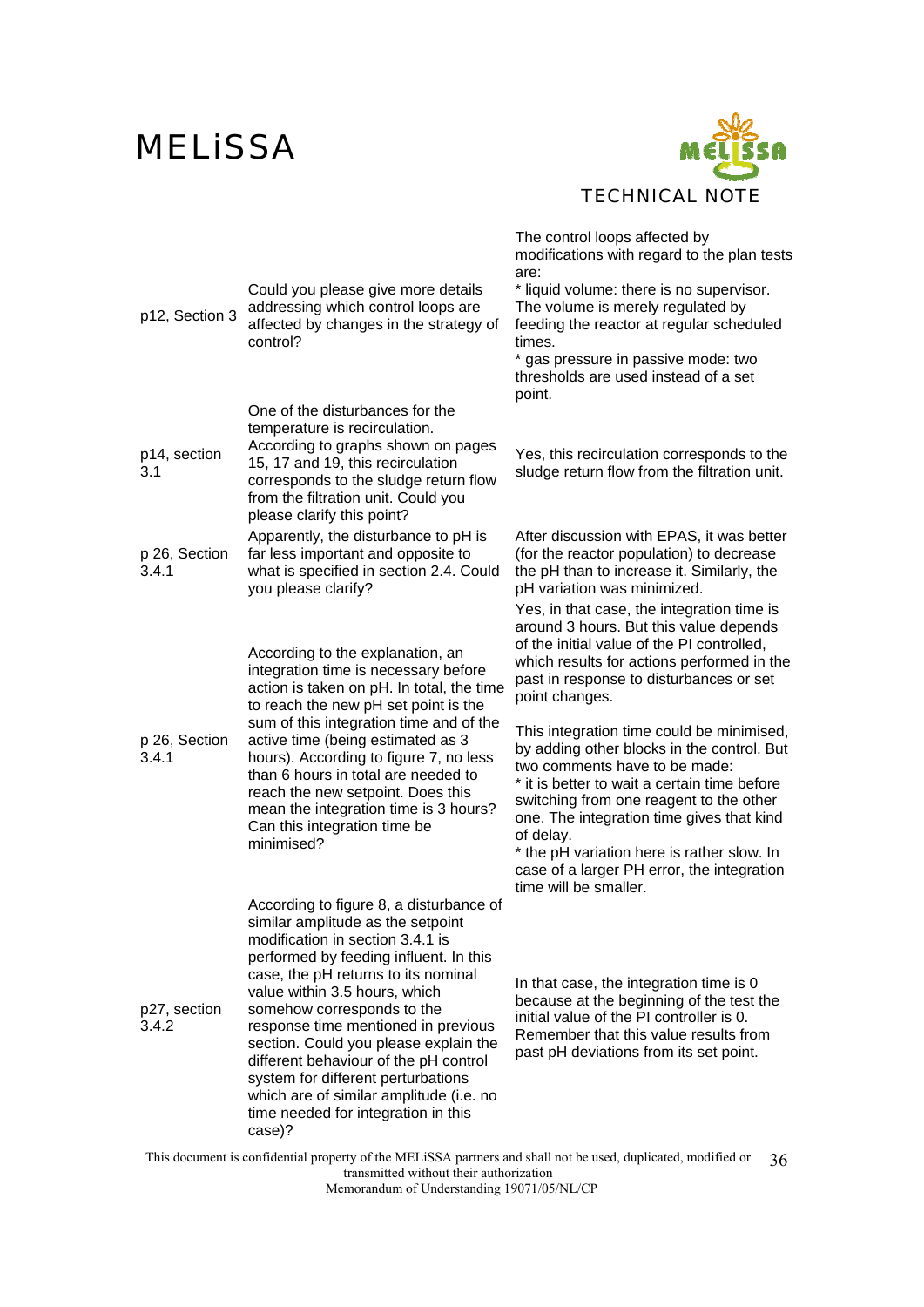

The time needed to recover after pH changes seems to be rather long. In case pH disturbance +-0.1pH are caused by compartment feeding, the time currently needed to recover nominal pH may be to long to ensure nominal conditions in the bioreactor (i.e.  $pH$  SP = 5.2, Feed every 3 hours causing 0.1pH decrease anytime. Will C1 ever run at  $pH = 5.2$ ?). Could you please provide us with your opinion on this point?

The variation of pH (-0.1) results of a 5 L feeding of the reactor, following a 5 L draining (see Figure 5 in section 3.3). This is a rather big disturbance. The normal feeding volume is much smaller, so is the pH variation related to feeding. See for instance the 2nd feeding at time 7.5 hour on figure 8 (p 27 section 3.4.2). The pH variation due to this "normal" feeding is less than -0.02. According to the pH requirements defined by EPAS, the pH should remain between 5.1 and 5.4. The current pH control strategy enables to have the pH in this range, for normal feeding disturbance.

p28, section 3.4.2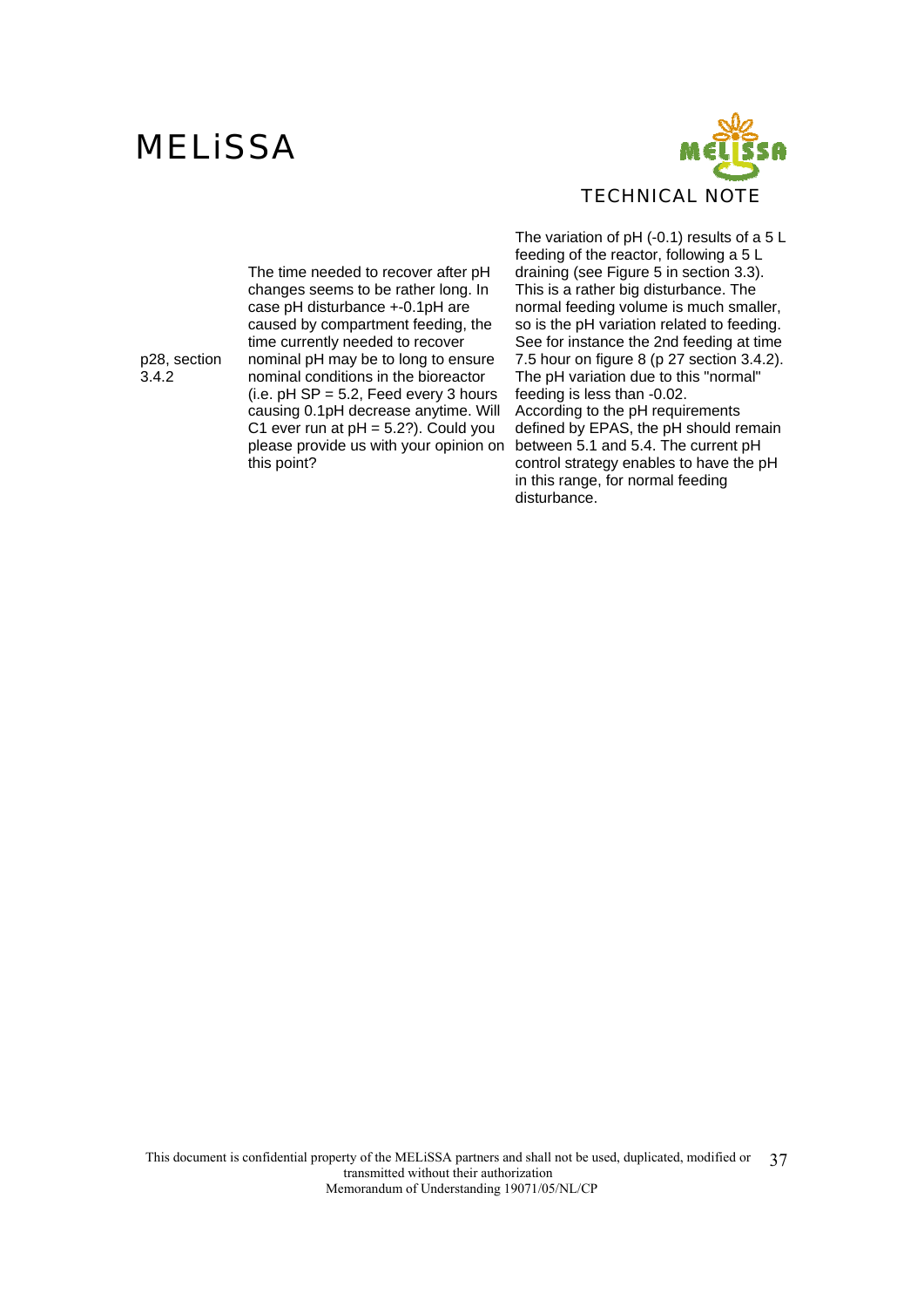

| <b>Control loop</b>                             | <b>Planned tests</b>               | Remarks                                       | <b>Performed tests</b>              | Remarks                                                                                                                                         | <b>SHERPA's answer</b>                                                                                                                                                              |
|-------------------------------------------------|------------------------------------|-----------------------------------------------|-------------------------------------|-------------------------------------------------------------------------------------------------------------------------------------------------|-------------------------------------------------------------------------------------------------------------------------------------------------------------------------------------|
|                                                 | Temperature increase<br>2C         |                                               | Temperature<br>increase 1C          |                                                                                                                                                 | 1 C to minimize process<br>disturbance<br>sufficient for performance<br>evaluations                                                                                                 |
| Temperature<br>control in<br>bioreactor         | Hold new temperature 1<br>hour     |                                               | Hold new<br>temperature 1/2<br>hour |                                                                                                                                                 | Hold new temperature 3/4<br>hour, sufficient for getting a<br>new steady state                                                                                                      |
|                                                 | Temperature decrease<br>2C         |                                               | Temperature<br>decrease 1C          |                                                                                                                                                 | 1 C to minimize process<br>disturbance<br>sufficient for performance<br>evaluations                                                                                                 |
| Temperature<br>control influent<br>and effluent |                                    | <b>NO</b><br><b>HARDWARE</b><br>AVAILABLE, OK |                                     |                                                                                                                                                 |                                                                                                                                                                                     |
| Liquid Level in<br>Bioreactor                   | Change SP (Decrease<br>to $90 L$ ) |                                               | Drain 5L                            | No filtration unit available, OK                                                                                                                | Due to the discontinuous<br>volume control strategy,<br>evaluation of the<br>performance regarding a<br>disturbance is equivalent to<br>evaluation regarding a set<br>point change. |
|                                                 | Hold new SP for 2<br>hours         |                                               | Feed flow rate:<br>??               |                                                                                                                                                 | Feeding is discontinuous.<br>The reactor is fed at regular<br>scheduled times. There is<br>no feed set point for the<br>control of the reactor.                                     |
|                                                 | Change SP (Increase to<br>100 L    |                                               |                                     | Does this test need to be<br>repeated in order to monitor the<br>effect of reduced volume (as<br>set point) on the filtrate<br>production pump? | No.                                                                                                                                                                                 |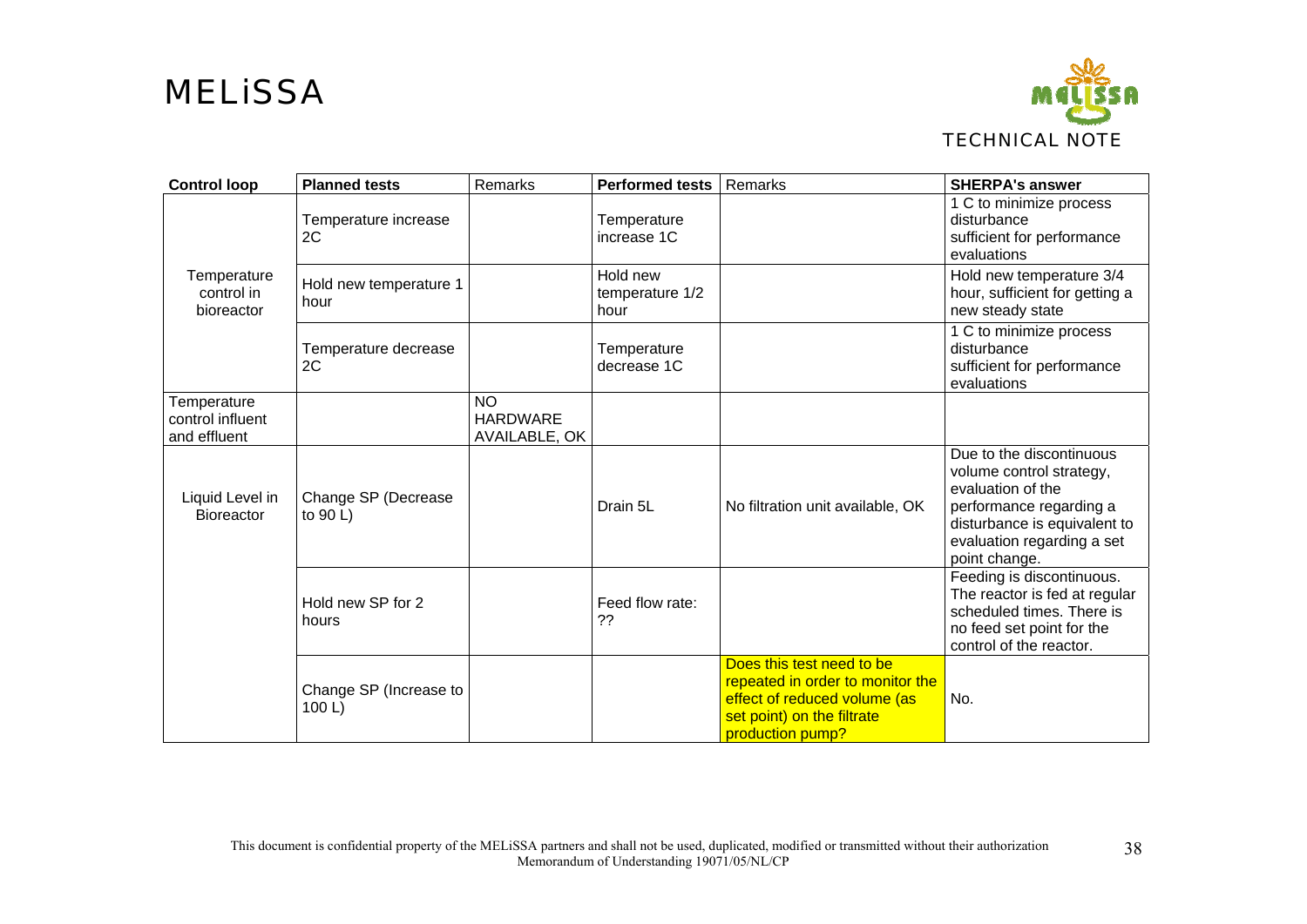

|                                                                     | Feed @ 5L/day              |                            |                                                                                                                                                                                              | Feeding is discontinuous.<br>The reactor is fed at regular<br>scheduled times. There is<br>no feed set point for the<br>control of the reactor.                                           |
|---------------------------------------------------------------------|----------------------------|----------------------------|----------------------------------------------------------------------------------------------------------------------------------------------------------------------------------------------|-------------------------------------------------------------------------------------------------------------------------------------------------------------------------------------------|
| pH in the<br>bioreactor                                             | pH increase (+ 0.7)        | pH decrease (-<br>(0.1)    |                                                                                                                                                                                              | From reactor content safety,<br>it is better to decrease pH,<br>and the variation has to be<br>low.                                                                                       |
|                                                                     | hold new pH for 80 min     | Hold new pH for<br>9 hours |                                                                                                                                                                                              | 9 hours were required to get<br>a new steady state point.                                                                                                                                 |
|                                                                     | pH decrease (-0.7)         | No pH increase!            |                                                                                                                                                                                              | No pH increase, due a lack<br>of time.<br>The response to a feeding<br>disturbance shows the<br>behaviour when pH is lower<br>than its set point.                                         |
| Pressure in the<br>bioreactor<br>(repeated with<br>active gas loop) | SP increase (+200<br>mbar) | SP increase (+5<br>mbar)   | Hardware limitation                                                                                                                                                                          | The passive thresholds are<br>75 and 90 mbars. So to test<br>the active strategy, the set<br>point variations should be<br>small enough not to have<br>the pressure exceed this<br>range. |
|                                                                     | Hold new SP for 10<br>min  | Hold new SP for<br>10 min  |                                                                                                                                                                                              |                                                                                                                                                                                           |
|                                                                     | SP decrease (-200<br>mbar) | SP decrease (-5<br>mbar)   |                                                                                                                                                                                              |                                                                                                                                                                                           |
|                                                                     |                            |                            | Due to specific passive gas<br>loop constraints, similar test<br>was not performed but a<br>different one which verifies<br>correct actions are taken when<br>the system reaches its control |                                                                                                                                                                                           |